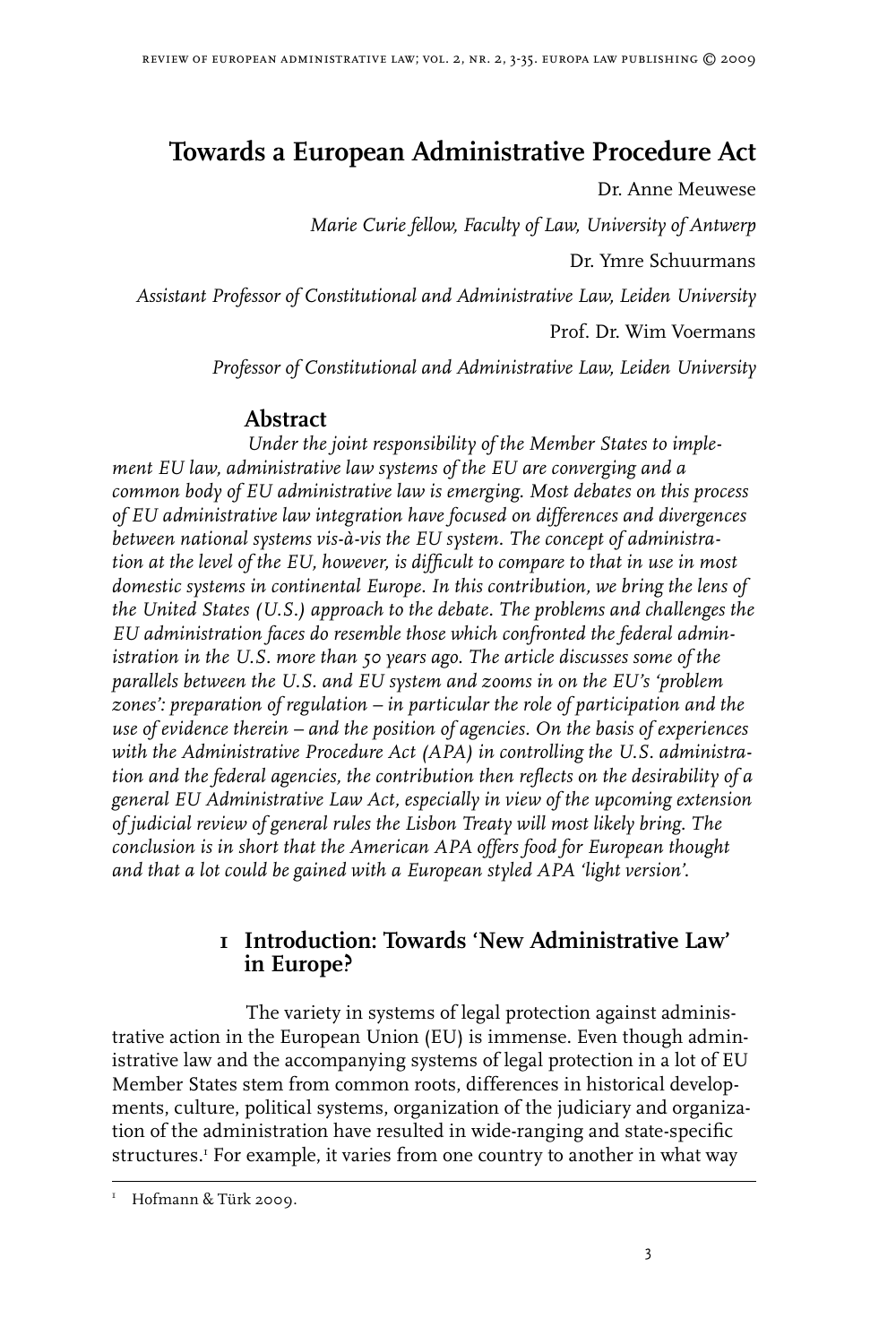the dividing line between public and private law is drawn, whether or not rules with a general application can be challenged, or how appeals can be lodged.

The discussion on the development of some form of integrated EU administrative law system has, hitherto, mainly focused on a debate over the 'European' differences or – as the case might be – similarities of systems of administrative law and legal protection against administrative action.<sup>2</sup> In this paper we aim to show that the debate on European administrative law can be usefully enriched by including the United States (U.S.) approach as well. We do so mindful of some important caveats. Evidently at the EU level the classical continental concept of administration is not readily applicable and we acknowledge that the EU itself is not a fully fledged parliamentary system, and that – as a consequence – the control over the administration is set up differently than in conventional parliamentary systems. Moreover, in the EU the administration is not a mere executive but an important regulator as well. This does however prompt discussion similar to the ones we find in the U.S. context. The discretionary powers of the administration, its regulatory politics and the limited control of parliament ask for an approach of administrative law that differs from national concepts in the Member States. Or, in Shapiro's words, '[a]s in the US, the new administrative law for the European Union is very much about the location and intensity of regulatory authority.'

We are certainly not the first to compare and contrast the U.S. system of administrative law system – especially that of administrative procedure – to Europe's evolving administrative law system. The overall conclusion of various comparisons by others was that American procedural administrative law can be an important source of inspiration for EU administrative law but that the U.S. and EU system are too different, not only in architecture but also in context, to go further than that. At this particular moment in time, however, there are reasons to review this assessment. Important developments do occur in European horizontal regulatory policy (usually labelled 'Better Regulation', but also encompassing wider shifts in modes of regulatory governance), as well as small but significant changes in the EU's constitutional design. The Treaty of Lisbon introduces a new paragraph four to Article 230 of the EC Treaty ('Treaty on the Functioning of the European Union'<sup>6</sup>, now the Lisbon Treaty is ratified) which makes it possible to appeal

<sup>&</sup>lt;sup>2</sup> Seerden & Stroink 2002.

<sup>&</sup>lt;sup>3</sup> The EU system of separation of powers is that of 'institutional balance', and this, according to Yatanagas, connotes the difficulty of describing in familiar public law terms a necessarily unprecedented system (that of the EU), Yatanagas 2001, p. 33.

 Shapiro 1996a, p. 42.

<sup>5</sup> See e.g. Harlow 1999; Shapiro 2003.

 $6$  Article 263 in the consolidated version to be exact.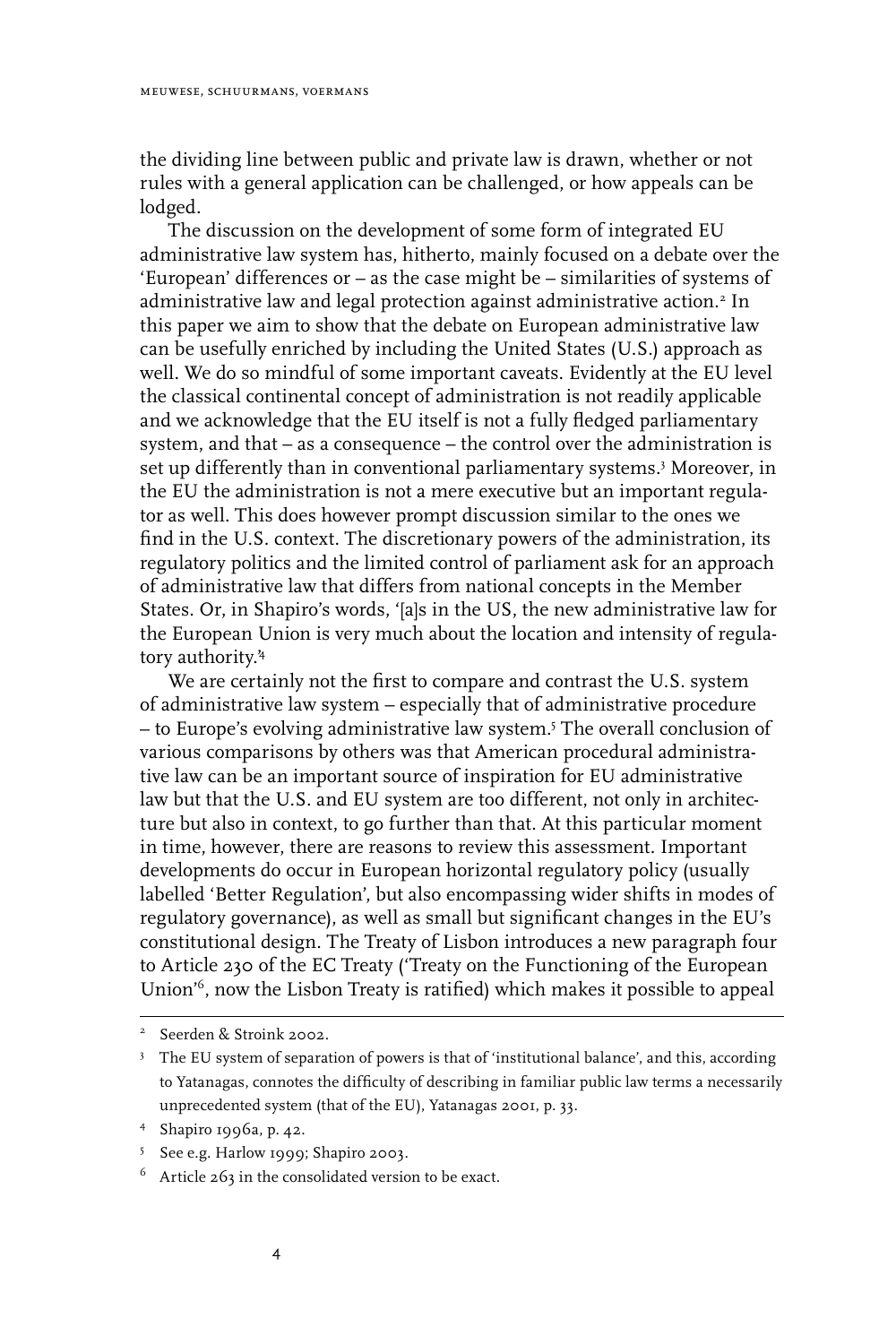a 'regulatory act', without being 'individually' affected. Although the jury is not out yet on what exactly constitutes a regulatory act , it is clear that delegated regulations, delegated directives and implementing acts (hereafter 'executive regulations') will fall under the scope of the new provision. In effect this will give any natural or legal person the right to obtain judicial review of EU executive regulations. The possibility of appeal against executive regulations has proven central to the U.S. system of administrative legal protection. Whereas the adoption of an Administrative Procedure Act (APA) was instrumental to the development of administrative law, it was the combination with judicial review that produced such a coherent system.<sup>8</sup> Without shunning some negative side effects of the way in which judges at times have exercised judicial review, such as a culture of legal adversialism, ossification of the rulemaking procedure, we revisit the American mechanisms as solutions for European problems in this article.

The structure is as follows: First we draw out some historic parallels between the two systems (section 2). Next, we zoom in on the EU's 'problem zones': the preparation of regulation, and in particular public participation and the use of evidence (section  $\alpha$ ) and the position of agencies (section  $\alpha$ ). We describe the legitimacy problems in those areas but we also analyse shifts that have taken place in the last decade or so. Then we turn to the concrete experiences of the Administrative Procedure Act (APA) in controlling the U.S. administration and the federal agencies (section 5). In the conclusion we reflect – in the light of the respective problem zones described – on the desirability of an EU Administrative Law Act, possibly inspired by the Administrative Procedure Act of the U.S.

## **2 Comparing Two Traditions in Legal Protection Against Administrative and Regulatory Action**

#### 2.1 Administration, Regulation and Governance

Discussing the relevance of an instrument like the American APA for the European Union might look like a futile exercise in the traditional scholarly view since the concepts and context of administration and administrative law on both sides of the Atlantic differ substantially. The U.S. concept of administration is distinctive from the European one because

 $7$  The term 'regulatory act' does not tie in well to the distinction the Articles 249a and 249b of the Lisbon Treaty (Articles 290 and 291 in the consolidated version of the Treaty on the Functioning of the EU) make between legislative acts and non-legislative acts. Several authors have already noticed that it is unclear what is exactly meant by 'regulatory' act here. See e.g. Barents 2008, p. 508 and Koch 2005, p. 511 and 520-521.

 $8$  Shapiro 2003.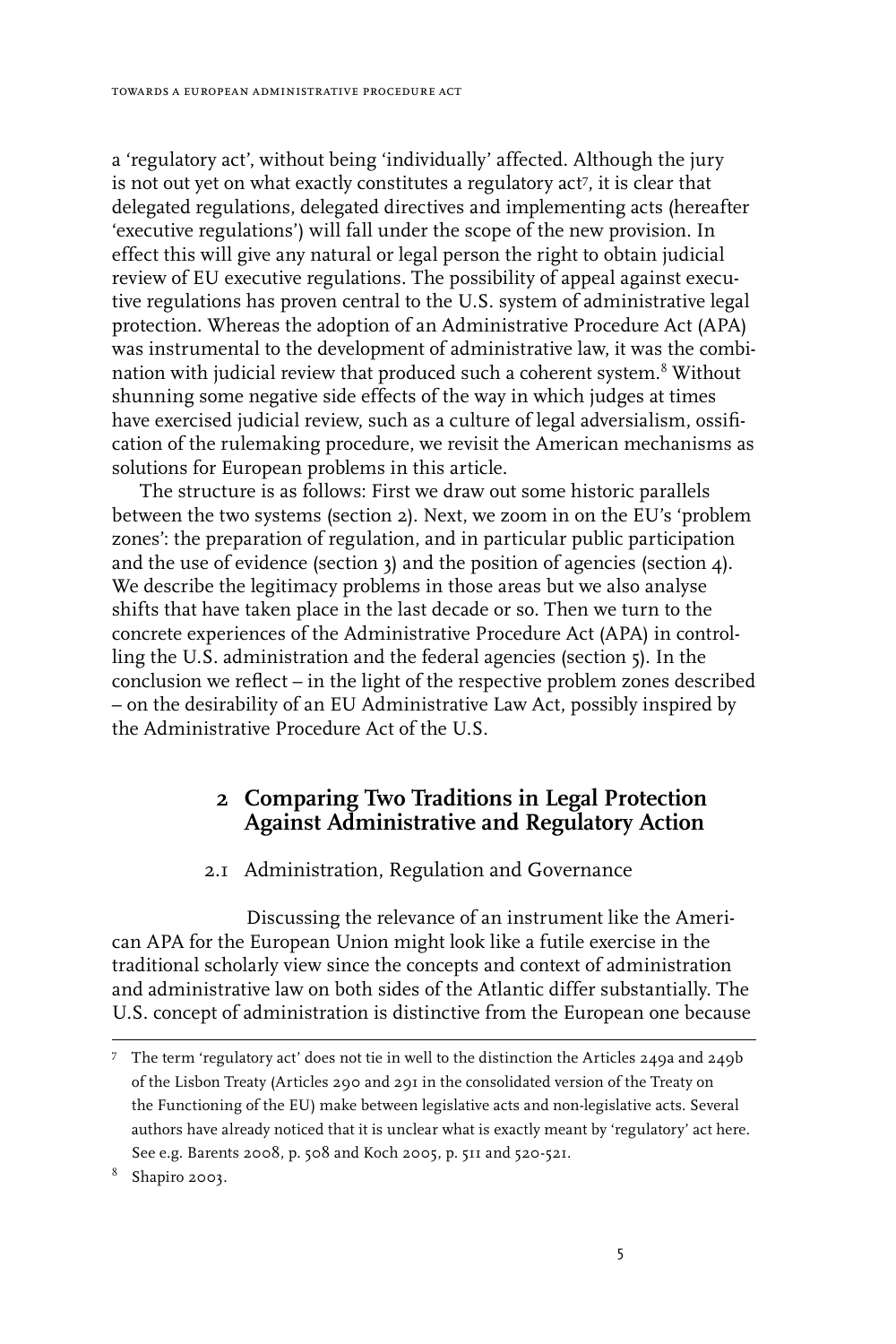it is an emanation of the system of separation of powers under the U.S. Constitution, the presidential system of government and the system of control primarily via judicial. The courts operate in a long tradition of constitutional review and its ability to strike down rules form a cornerstone of American administrative law. Thus, in the American context administrative legal protection lies at the intersection of regulation and constitutional law, as a consequence of the presidential system with a semi-independent administration in charge of regulatory governance.

Speaking of 'administration' has often been discarded as 'old-fashioned' in the European Union and it has therefore been substituted by terms such as 'governance'.<sup>9</sup> By contrast, the 'Global Administrative Law' movement claims that revisiting administrative law concepts actually helps us understand processes of 'global governance'.<sup>10</sup> It also observes that even transnational and supranational instances of public-decision-making over time gravitate towards administrative law constructions originally exclusively found in the context of the nation state. This could be evidence of a transsystemic conception of what counts as the best way to protect citizens against government, sometimes coupled with the notion of 'regulatory capitalism'.11 There is a normative element to this approach, namely that the return to classical administrative law arrangements is to be applauded. Translated to the EU context, this means thinking in terms of an 'administrative *ius commune*'.12 Analyses of the similarities between the European administrative process and the processes of the Member States, point to convergence in some areas as well as divergence in others, instead of to one 'European administrative space'.13 A second approach, which can be normative or merely descriptive, focuses on legal borrowing by one system from another.<sup>14</sup> In the EU context this ties in with reports of perceptions within Commission services that the EU is converging towards the American approach through a juridification of Europe's regulatory policies,<sup>15</sup> as Majone has long predicted.<sup>16</sup>

In any case it is important not to overlook that Europe's concept of administration is – by and large – determined by another system of government, parliamentary democracy, in which administrations are – for the most part – controlled and overseen by political bodies. The functions and tasks of the administration differ widely in the U.S. and the EU, as does the

15 Kwast & Simon 2005.

<sup>&</sup>lt;sup>9</sup> Joerges & Dehousse 2002; Harlow 2003; Hofmann & Türk 2006.

<sup>&</sup>lt;sup>10</sup> Kingsbury e.a. 2005.

<sup>&</sup>lt;sup>11</sup> Levi-Faur 2005. See also Braithwaite 2008.

<sup>&</sup>lt;sup>12</sup> Verhey e.a. 2002; Hofmann 2009.

<sup>&</sup>lt;sup>13</sup> Siedentopf & Speer 2003.

<sup>&</sup>lt;sup>14</sup> Wiener 2006.

 $16$  Majone 1996.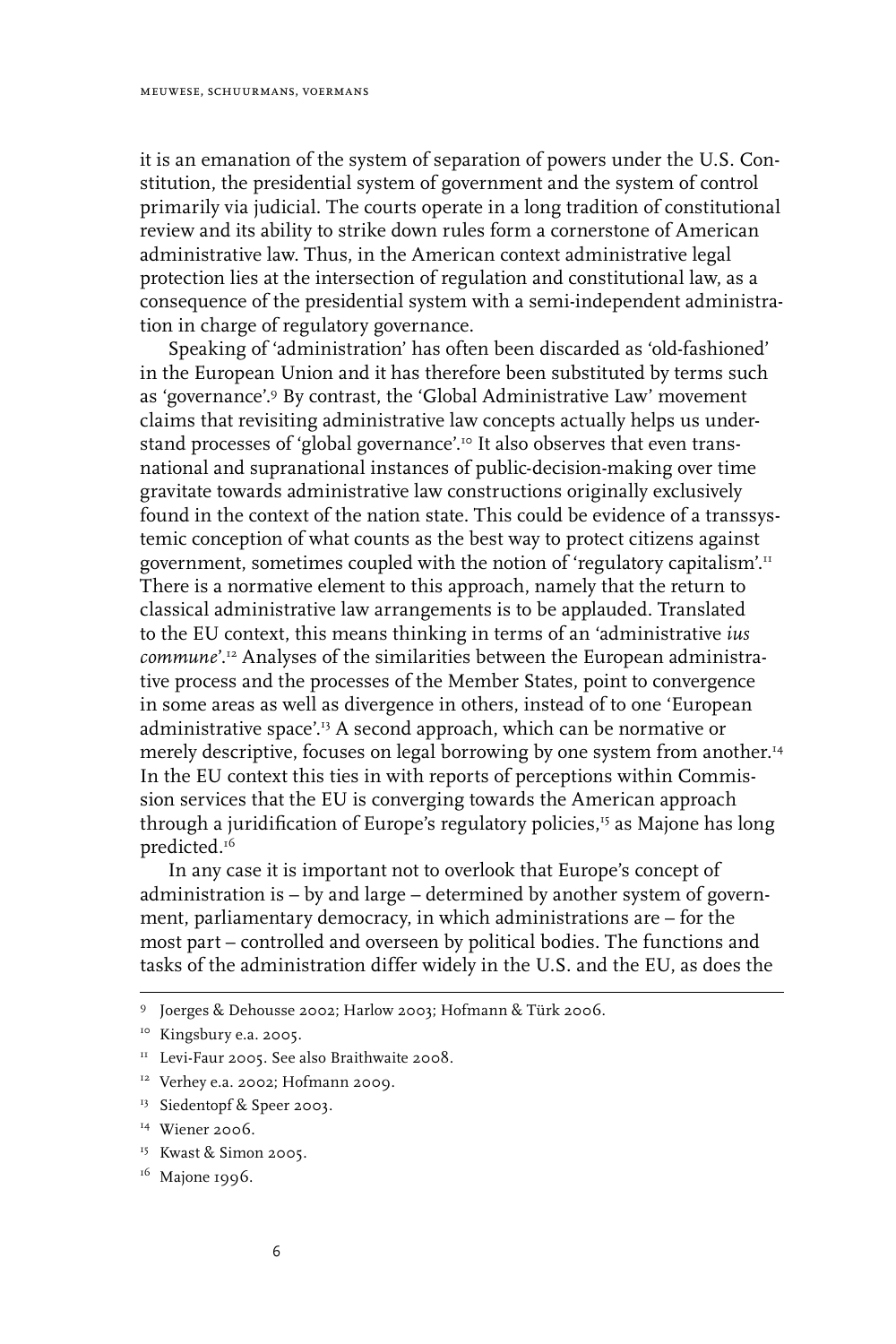law permitting and harnessing administrative action.<sup>17</sup> In Europe debates on regulation, the regulatory state, oversight mechanisms and even public participation tend to be conducted in separate forums. However, the EU's development as a super-regulator has changed that. Fuelled by the limited possibilities for steering through spending and built on the principle of conferred powers and defined regulatory mandates in the EC Treaty, the Institutions have developed their regulatory capacity. The introduction of a comprehensive horizontal policy for lawmaking, entitled 'Better Regulation' in 2002 (see next section) can be seen as a confirmation of this broader development.

#### 2.2 Legitimizing Administrations

Any excessive focus on the differences between the two systems risks turning a blind eye to converging developments. The developments of administrative law in the U.S. and in the EU share an important feature. In both regimes the need for economic regulation and the creation of administrative law have gone hand in hand.<sup>18</sup> Starting out with the U.S., agencies like the ICC (Interstate Commerce Commission) and the FTC (Federal Trade Commission), said to be one of the first agencies created in the U.S., were established near the turn of the century to control the anticompetitive behaviour of powerful corporations, such as the railroad companies. A wave of new agencies could be observed during the New Deal. After the Great Depression in the 1930s President Roosevelt established agencies to stabilize the economy, regulate the free market and provide financial security for individuals.

The New Deal agencies were confronted with problems of a totally new dimension. They were involved in the regulation of private markets under increasingly indefinite and vague mandates that offered them significantly more discretion than the older ones.<sup>19</sup> Defenders of the New Deal highly valued the expert knowledge of the new independent regulatory agencies and their discretionary powers to combat effectively the excesses of the free market. Courts and lawyers on the other hand were sceptical and feared the lawless exercise of discretion. The ABA (American Bar Association) advocated imposing detailed procedural checks and strict judicial review on

<sup>&</sup>lt;sup>17</sup> Wade, Ragnemalm and Strauss 1991, p. 491.

 $18$  'Understandably, administrative law could grow no faster than the subject to which it attached: government regulation of the economy. But administrative procedure was, ironically, both an adjunct to and a reaction against economic regulation. It developed as much from deeply felt objections to government interference with the marketplace as from the necessity to make that interference coherent and credible', Verkuil 1978, p. 261.

<sup>&</sup>lt;sup>19</sup> Pierce, Shapiro & Verkuil 2004, p. 31.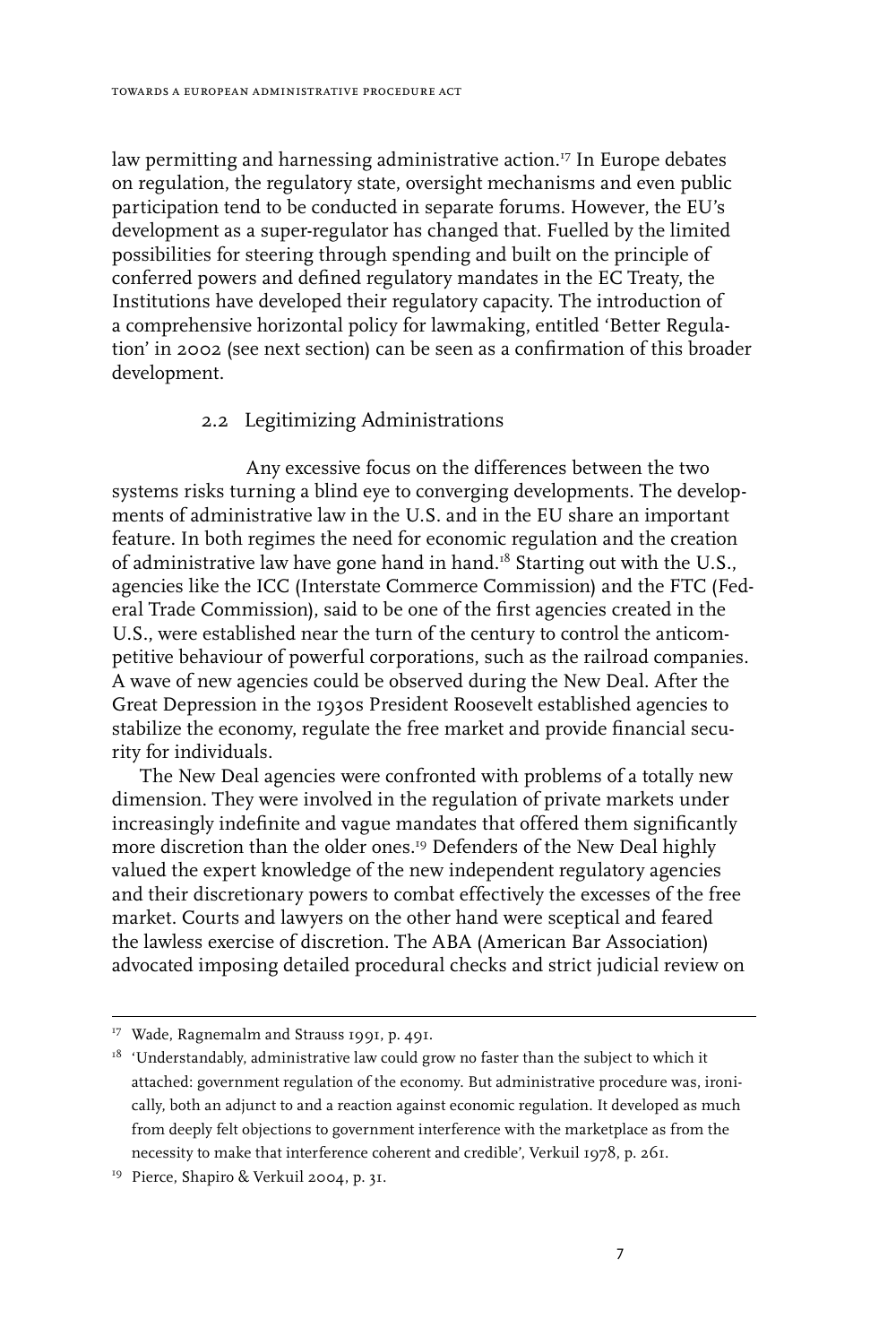agency action.<sup>20</sup> A debate began between progressives, favouring agency flexibility in organization and decision-making, and traditionalists, seeing the adversarial system as the only legitimate way for decision-making.<sup>21</sup>

Criticism on the legitimacy of administrative actions also grew because the blended powers of the administration (both rulemaking and adjudication) did not fit with the doctrine of the separation of powers to which Americans traditionally pay reverence.<sup>22</sup> The broad delegation of legislative power made 'agencies, rather than Congress, the arena for debate and decision on complex policy questions of fundamental importance to our democracy'.23 In contrast with Congress the constitutional and political legitimacy of agencies rulemaking is rather weak. Agencies are not directly accountable to the electorate and delegation of legislative powers to them is controversial. As all legislative powers are vested in Congress and cannot be delegated, the question arose whether broad delegation of regulatory powers was unconstitutional. The vague mandates and far reaching regulatory powers of the New Deal agencies put this 'nondelegation doctrine' to the test. In 1935 in several cases, the Supreme Court did find the delegation unconstitutional.<sup>24</sup> The degree of specificity of the mandate, the scope of power and the level of procedural protection offered to affected persons, defined whether the delegation stood up to the test. Although the Supreme Court has rejected nondelegation challenges concerning vague statutory language and no legislation has been struck down after the New Deal era, the non-delegation doctrine has never been overturned expressly. It is widespread and still debated, especially whether it should and even could be reinvigorated. The determining factors of the doctrine have played a role in later case law (besides means of statutory interpretation to avoid constitutional questions). At least one of the arguments to strike down legislation with a broad mandate has changed significantly over time: the procedural safeguards available to interested persons have increased considerably.

Eventually, when the power of the administration had increased significantly and the enthusiasm over the New Deal had faded, many felt the need for some form of legislation to limit the agency's discretion. Judicial review alone, which had been available from the beginning of the administrative state, could not provide enough safeguards. After a turbulent period in the New Deal era, academic and legislative debate between progressives and traditionalists, the Administrative Procedure Act was introduced.<sup>25</sup>

<sup>20</sup> Breyer a.o. 2006, p. 19.

<sup>21</sup> Shapiro 1996b, p. 97-98; Verkuil 1978, 261-279.

 $22$  Breyer a.o. 2006, p. 31; Freedman 1974.

<sup>23</sup> Freedman 1974, p. 1054.

<sup>24</sup> Breyer a.o. 2006, p. 36-74; Majone 2005, p. 83; Pierce, Shapiro & Verkuil 2004, p. 49-61.

<sup>&</sup>lt;sup>25</sup> 5 U.S.C. <u>∬55</u>1-559.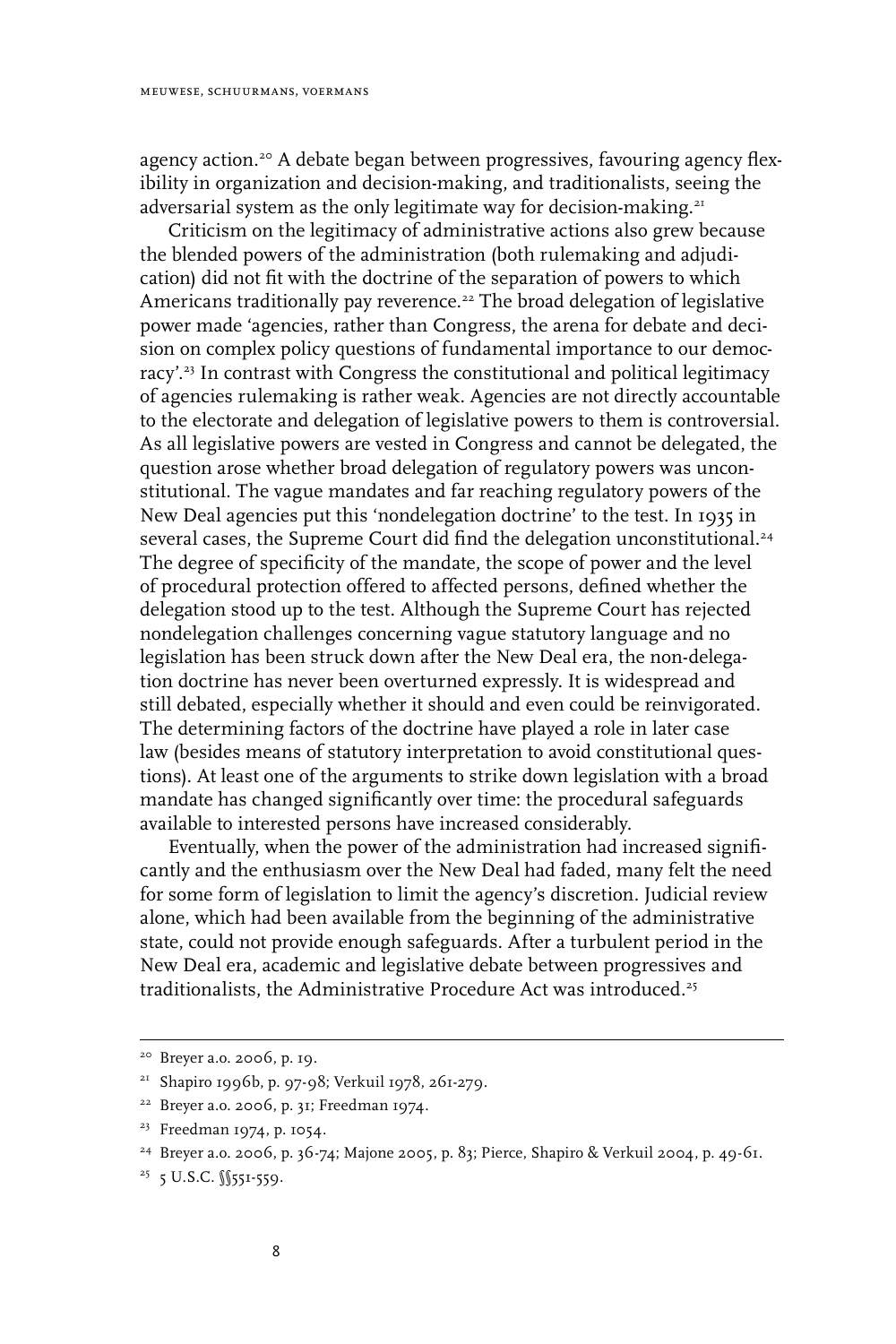Currently the European administrative process finds itself in equally turbulent waters. Euro-scepticism flourished fervently the last two decades, criticizing the rule of bureaucrats in far away Brussels and the lack of transparency. Academic evaluations of the legitimacy of EU administration vary: the assessments range from 'secretive and unaccountable' to 'healthy and efficient'.26 But most agree that the EU system for public decision-making is one of a kind and consists of a patchwork of borrowed arrangements, compromises and constitutional oddities. The proper role and function of the European Commission as the EU's administration is hard to define because it is permanently torn between a political one (a type of 'government' at the heart of European politics) and an objective one (a type of 'agency' executing the will of the Member States through the mandates of the Treaty).

Many of the recent policies to improve the accountability of the EU Institutions – not only Better Regulation, but the White Paper on Governance more broadly, as well as comitology reform – can be interpreted as looking for legitimacy outside the paradigm of parliamentary democracy, or at least a narrow version of it. This is where the U.S. experience can be of great use: its constitutional system is built around independent pillars of public powers, each deriving their legitimacy from a different source. The rulemaking power of the administration over time has come to be embedded in a fine net of presidential and judicial checks. Within this system of checks and balances enhancing citizen access to public decision-making has been a crucial building block for achieving the accountability of government. Even if one does not want to go as far as to state that the structure of government in the EU bears a certain resemblance to the U.S. Constitution, $^{27}$  it is likely that the EU can learn from the U.S. when it comes to solving the problems that come with a 'regulation-centred' system. Bignami identifies these problems as 'how to hold the bureaucracy accountable in a system of divided lawmaking' and 'how to guarantee stakeholder participation'.<sup>28</sup> In the next sections we zoom in on three examples of these Bignami 'problem zones' and highlight shifts of policy in these areas in reaction to these problems and the underlying legitimacy issues.

 $26$  For an overview, see Bignami 2004, p. 2.

<sup>&</sup>lt;sup>27</sup> Bignami 1999.

<sup>28</sup> *Ibid*., p. 455.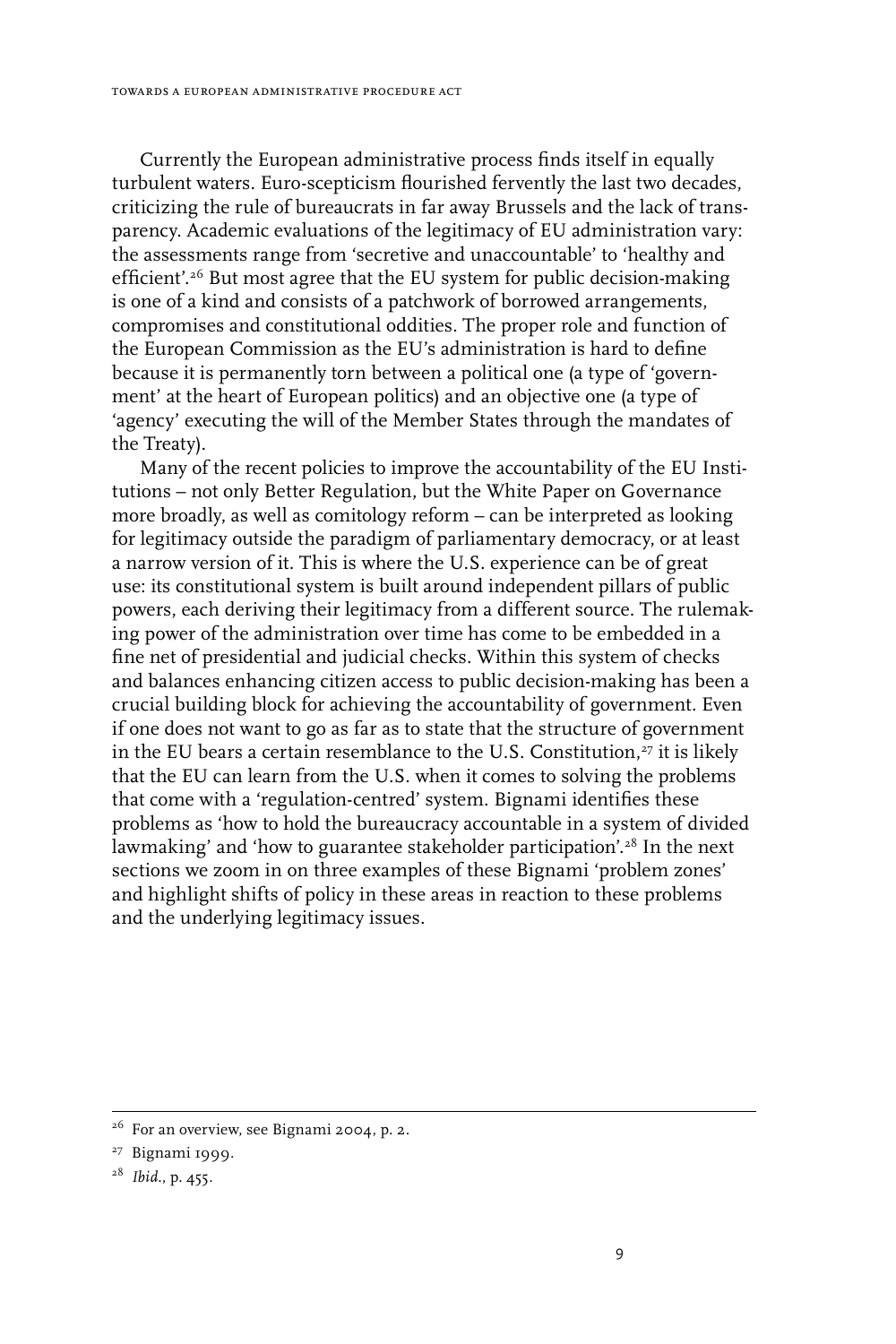## **3 Problem zone 1: 'Notice and Comment' and Information-Base in EU Regulatory Procedures**

#### 3.1 'Regulating Regulation' through Better Regulation?

As a 'regulatory power house' the Commission has traditionally favoured legislation to other policy instruments.<sup>29</sup> From 2002 onwards, an enthusiasm for what was long considered an 'Anglo-Saxon' approach to lawmaking has swept the EU. After some doomed attempts to reform the regulatory environment step-by-step in the 1990s, the European Commission announced a more structural and non-sector specific approach to regulatory reform under the label 'Better Regulation'. A comprehensive and integrated impact assessment (IA) system, 30 a continuous simplification programme, and in 2005 a dedicated programme to reduce administrative burdens triggered by EU policies by 25% by 2012, among other measures.

In parallel to the Better Regulation initiative, the Commission also stepped up its commitment to public consultation in the lawmaking process. The commitment to systematically carry out, in an early stage of the policy cycle, assessments of the potential economic, social and environmental effects of all policy initiatives (IA) and to listen to all stakeholders in the course of the process (consultation) has required an overhaul of the traditional way of law preparation in the European Commission. These measures are intended to contribute to the solution for what have been identified above as the two main problems facing a constitutional system built around checks and balances between independent branches: accountability of the bureaucratic part of the lawmaker and public participation. The main source of the potential transformative power of EU IA stems from the developing regulatory oversight mechanisms. A secondary line of change consists of the capacities of EU IA to serve as a multi-level tool, facilitating the involvement of public and private actors from various levels.31 To illustrate the change in EU regulatory procedures the link between IA and public participation (or 'consultation' in EU jargon) is crucial.

Arguably, the one defining feature of EU IA and one in which it differs from its American counterpart is that there is no fixed decision criterion. The IA Guidelines by the European Commission recommend applying costbenefit analysis where possible and without any obligation to choose the least

<sup>29</sup> Meuwese & Senden 2009.

<sup>&</sup>lt;sup>30</sup> Not to be confused with the Community law obligation for Member States to carry out 'environmental impact assessments' on projects or plans. See Council Directive 97/11 amending Directive 85/337 on the assessment of the effects of certain public and private projects on the environment, and Directive 2001/42 of the European Parliament and of the Council on the Assessment of the Effects of Certain Plans and Programmes on the Environment.

<sup>&</sup>lt;sup>31</sup> Meuwese 2008.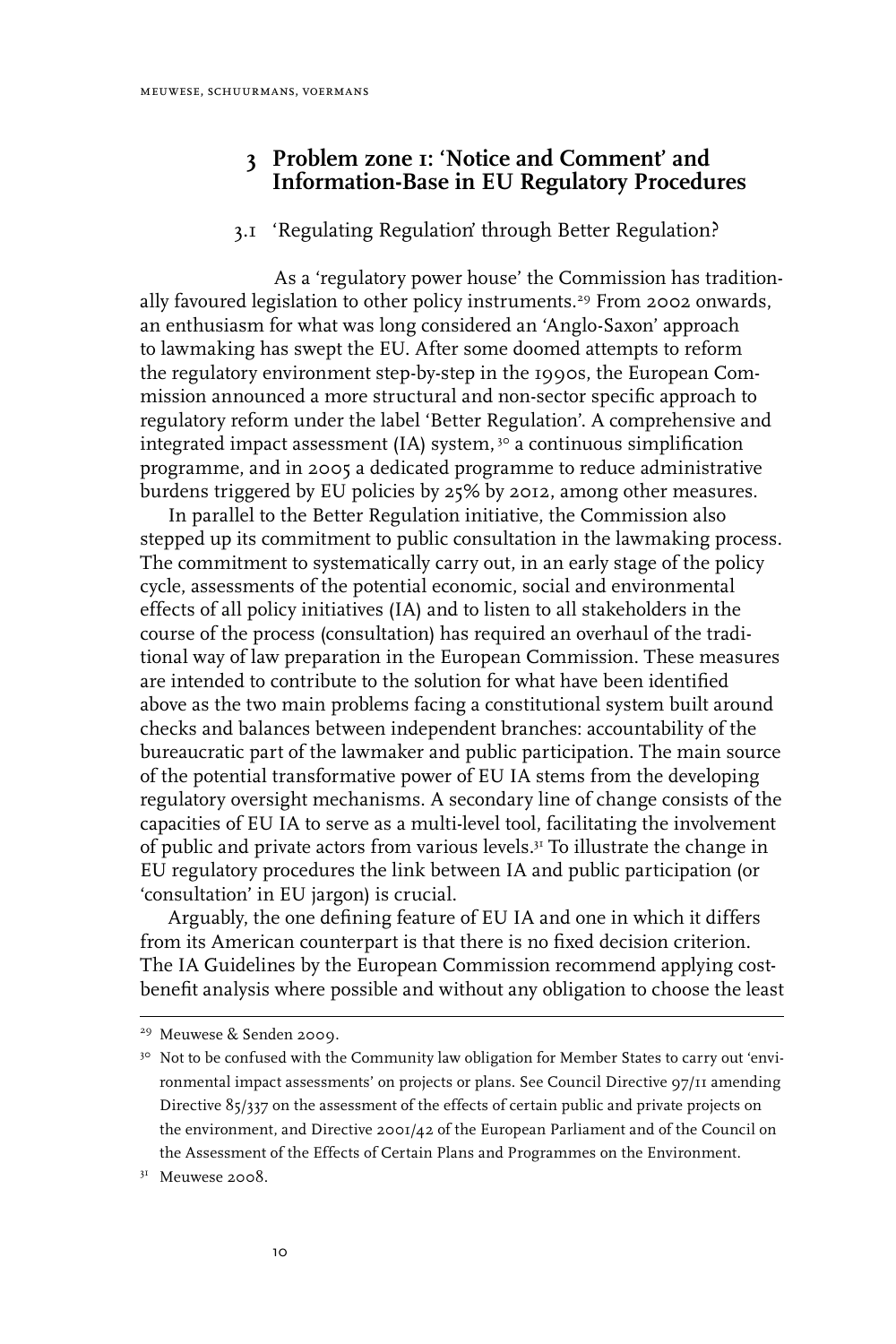costly policy option. Because IA is used in the first instance as an internal tool by non-democratically elected officials who are only mandated to *prepare* proposals and not *decide* on them, care is being taken to leave the final decision on what the content of a proposal should be to the College of Commissioners. But even the College does not have a 'blank mandate' to propose just anything. As mentioned above, the Commission's lawmaking powers are heavily restricted by the Treaty, which for many policy areas specifies certain policy goals to be pursued or certain considerations to be taken into account. A new framework for policy-making such as EU IA, which has not been put in place by a Treaty revision, but by 'soft law' and by changes in internal procedures only, cannot superimpose any decision criterion. Instead, the European Commission opted for a 'warm', procedural type of IA, where the main goal is to make lawmakers aware of the costs and benefits – or 'impacts' in the terminology preferred by the European Commission – associated with the legislation they plan to adopt. The primary strength of IA as a tool of Better Regulation is that it is supposed to make legislative actors more intelligent and more accountable.32 But IA is not only meant to simply inform those involved in the formation of law and policy at the EU level. By structuring the deliberation process and by highlighting the trade-offs that the political decision-makers face, IA is envisaged to make more transparent the way in which various actors – including private stakeholders – exercise their powers.

Here we get to the bottom of the nature of European IA. Instead of replacing political decision-making, it accommodates other mechanisms that support the political process, such as pressure from interest groups, political discussion in the cabinet, white papers and evidence produced by expert committees. Stakeholder consultation and collection of expertise are integrated in the IA process and inform the wider assessment process. At the end of this internal assessment process, the Commission publishes an IA report<sup>33</sup> summarizing the results and ideally highlighting the trade-offs between the impacts associated with various options. The IA tool is mainly intended to be used in decision-making regarding 'secondary legislation' (directives and regulation). In the early days of the new regime, IA was not applied to comitology decisions (see next section) at all, but recently 'voluntary' IAs have appeared in this decision-making procedure too.

For the position of private stakeholders in regulatory procedures we should go back to the White Paper on Governance from 2001 and the policy documents that the European Commission published subsequently, such as the report on Improving and Simplifying the Regulatory Environment and

<sup>&</sup>lt;sup>32</sup> Radaelli and Meuwese 2009.

<sup>33</sup> Often simply referred to as the 'impact assessment' even if in fact the term 'impact assessment' covers the whole process and not just the report. All impact assessment reports can be downloaded from http://ec.europa.eu/governance/impact/practice\_en.htm.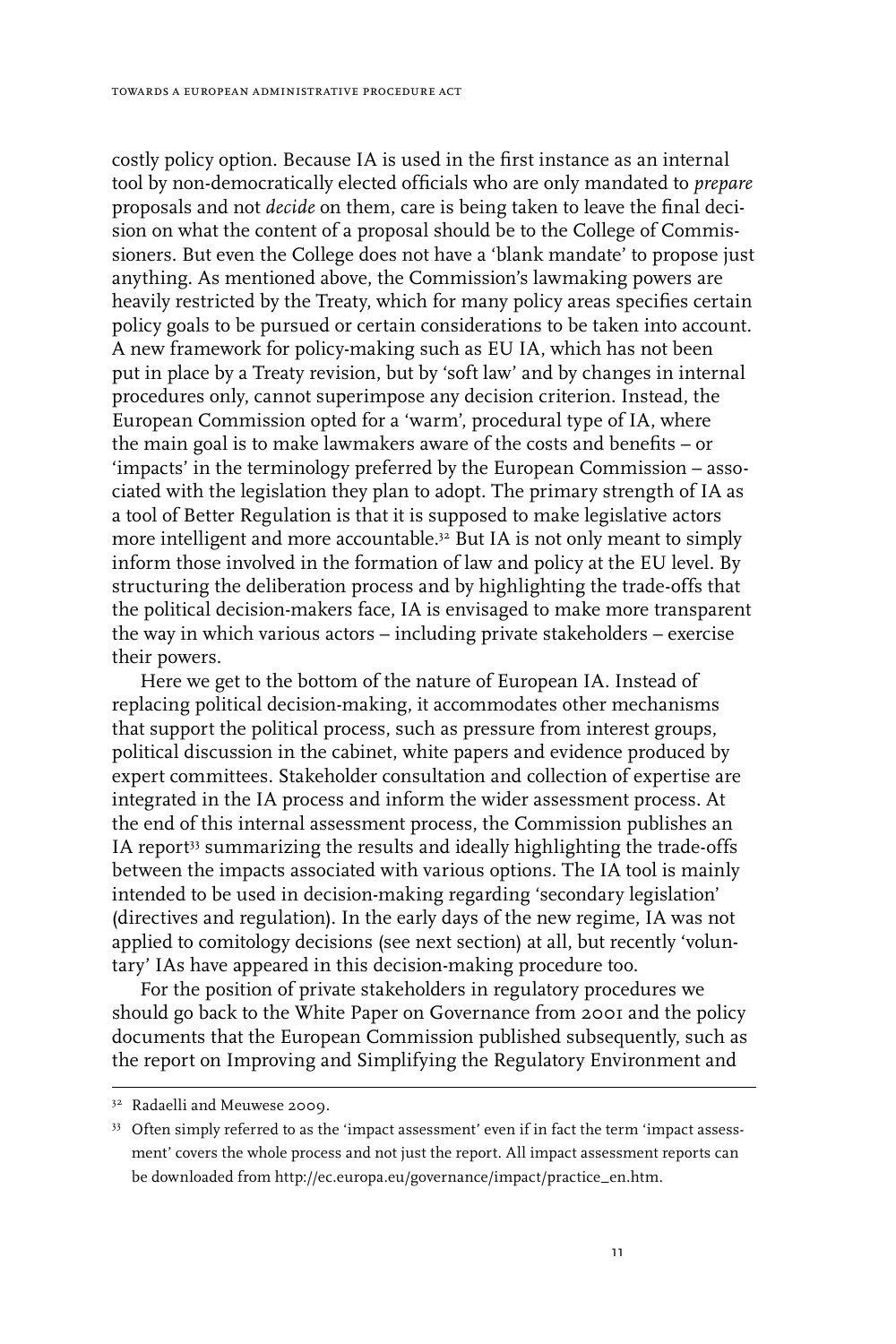the Communication on Better Lawmaking from 2002. In this latter communication, the promotion of a culture of dialogue and participation, through the establishment of minimum standards for external consultations, was emphasised. Concretely, the Commission adopted, on 11 December 2002, a communication 'General principles and minimum standards for consultation of interested parties by the Commission', the provisions of which entered into effect on 1 January 2003. 34 The general principles articulated are participation, openness and accountability, effectiveness, coherence.<sup>35</sup>

The crucial question is what happens when the Commission violates its own minimum standards on consultation? There is some degree of enforcement of the requirement to consult by the Commission's new internal IA quality control body. The Impact Assessment Board (IAB) is a hybrid body which is part of a subtle system of checks and balances with carefully formulated competences: it has no veto power but it is entitled to ask for resubmission of draft IAs, with the Secretariat General, represented on the Board in the person of the Deputy Secretary General, expected to guard the line between quality control and control over substance will become blurred. Although it does not possess the clear regulatory overview task that the Office of Information and Regulatory Affairs (OIRA) in the United States Office of Management and Budget has, the IAB has considerable leverage, especially because it raises the profile of IA among the higher ranks of the Commission administration. For instance, it will tell services to incorporate the views of consultees more clearly or to justify better why consultation has been undertaken in a more limited way than usual.

All IAB opinions are published online but only once the proposal and the IA themselves have been published. This is in order to avoid the IAB opinions being regarded as 'previews' of the real IAs by stakeholders. Prob-

'The Commission should ensure adequate awareness-raising publicity and adapt its communication channels to meet the needs of all target audiences. Without excluding other communication tools, open public consultations should be published on the Internet and announced at the 'single access point'.'

'The Commission should provide sufficient time for planning and responses to invitations and written contributions. The Commission should strive to allow at least 8 weeks for reception of responses to written public consultations and 20 working days notice for meetings.'

'Receipt of contributions should be acknowledged. Results of open public consultation should be displayed on websites linked to the single access point on the Internet.'

<sup>34</sup> COM (2002)704.

<sup>&</sup>lt;sup>35</sup> The main provisions that operationalise these principles are the following: 'All communications relating to consultation should be clear and concise, and should include all necessary information to facilitate responses.'

<sup>&#</sup>x27;When defining the target group(s) in a consultation process, the Commission should ensure that relevant parties have an opportunity to express their opinions.'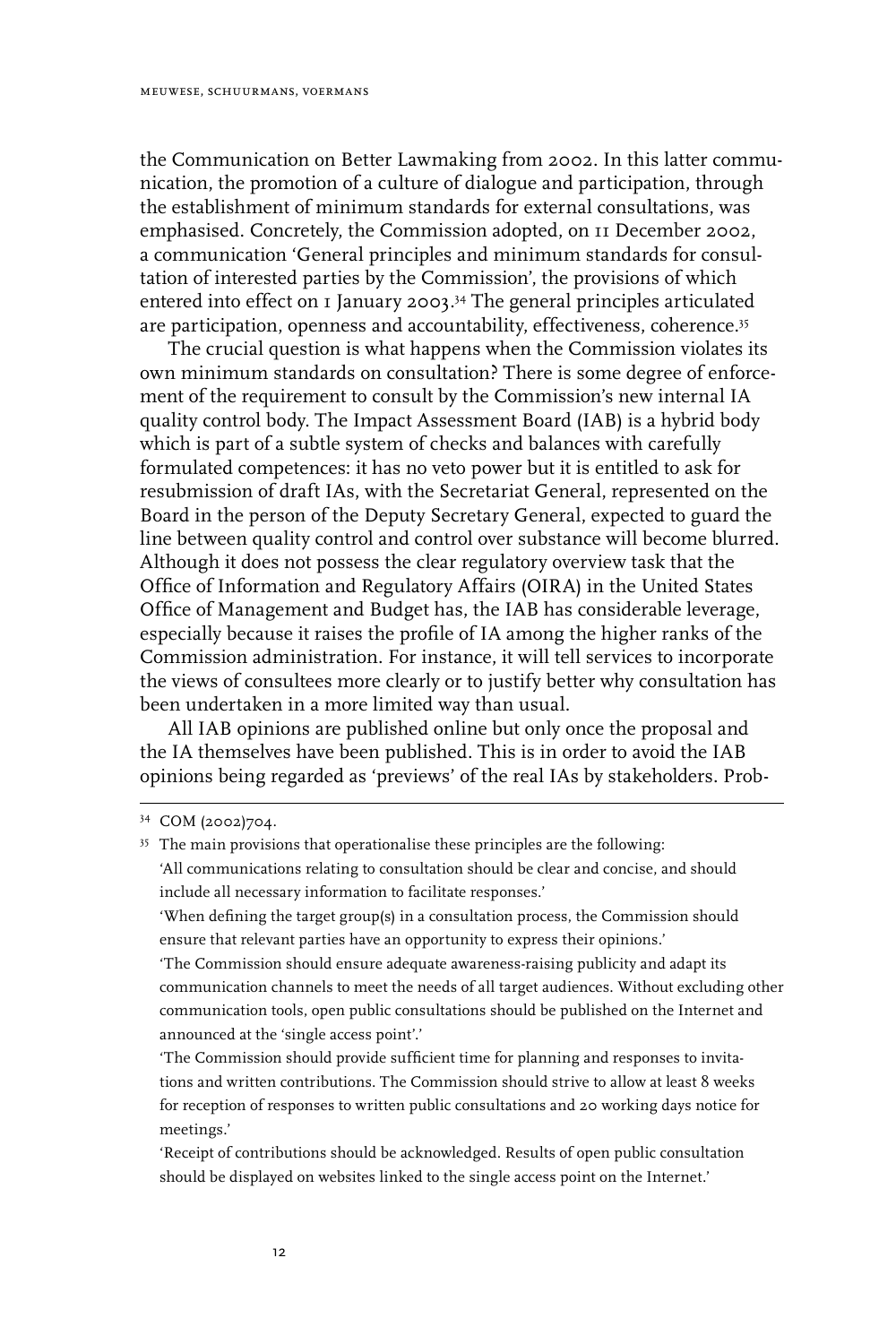ably for that very reason, stakeholders would have liked to see the opinions be made public earlier, but the Commission holds on to the position that this would undermine the necessary and constitutional space in which it can exercise discretion.36 The same reasoning applies to the publications of the impact assessment reports themselves. However, the information that is available in the usual phase in which consultation takes place – early on in the process is often so minimal that it is difficult for stakeholders to focus on their comments. This does however somewhat undermine the gist of the general principles and minimum standards. As Craig has pointed out, in the U.S., participation rights have been given teeth by a requirement in the case law to provide for a sufficient information base.37 The mechanism works both ways: if more information is available courts are more likely to review it, or to use it when reviewing regulation. And, if participation rights are valued, it makes more sense to require a sound information basis for stakeholders to base their input on and for courts to evaluate the soundness of the decision-making process.

#### 3.2 New Directions in Case Law

To the amazement of many American observers, many of whom would name this as the first requirement for 'good regulation', EU citizens do not have standing in the European court to apply for review of EU directives and regulations. As mentioned in the introduction, this may change with the scrapping of the 'individuality requirement' in the Lisbon Treaty, although it is by no mean certain and according to many even unlikely that the term 'regulatory acts' will be interpreted to encompass directives and regulations ('secondary legislation') as well. But even apart from this change, it should be noted that the European Court of Justice has paved the way – through its famous *Francovich* case law – for individuals and stakeholders to resort to their *national* courts for enforcement of EU law against their *national* governments. Yet, this case law also has its limitations and in the current state of affairs lawyers still find it hard to imagine a kind of 'right to require effective regulation' in the EU – whether it is at the domestic or the supranational level.<sup>38</sup> Instead, most significant case law developments have taken place in the realm of procedural review. The Court of Justice, as final arbiter on the validity of EU law, has shown some signs of an ambition to play a role in IA oversight, albeit indirectly.

One emerging line of case law deals with the information base of legislation.39 The case most often cited in the context is *Pfizer*, which stipulated that

 $36$  Regulation 2001/1049 would probably have obliged the Commission to grant access to most of these opinions upon application by members of the public anyway.

<sup>37</sup> Craig 2006 p. 480.

<sup>38</sup> Baldwin & Cave 1999, p. 167.

<sup>39</sup> Scott & Sturm 2007, p. 16 ff.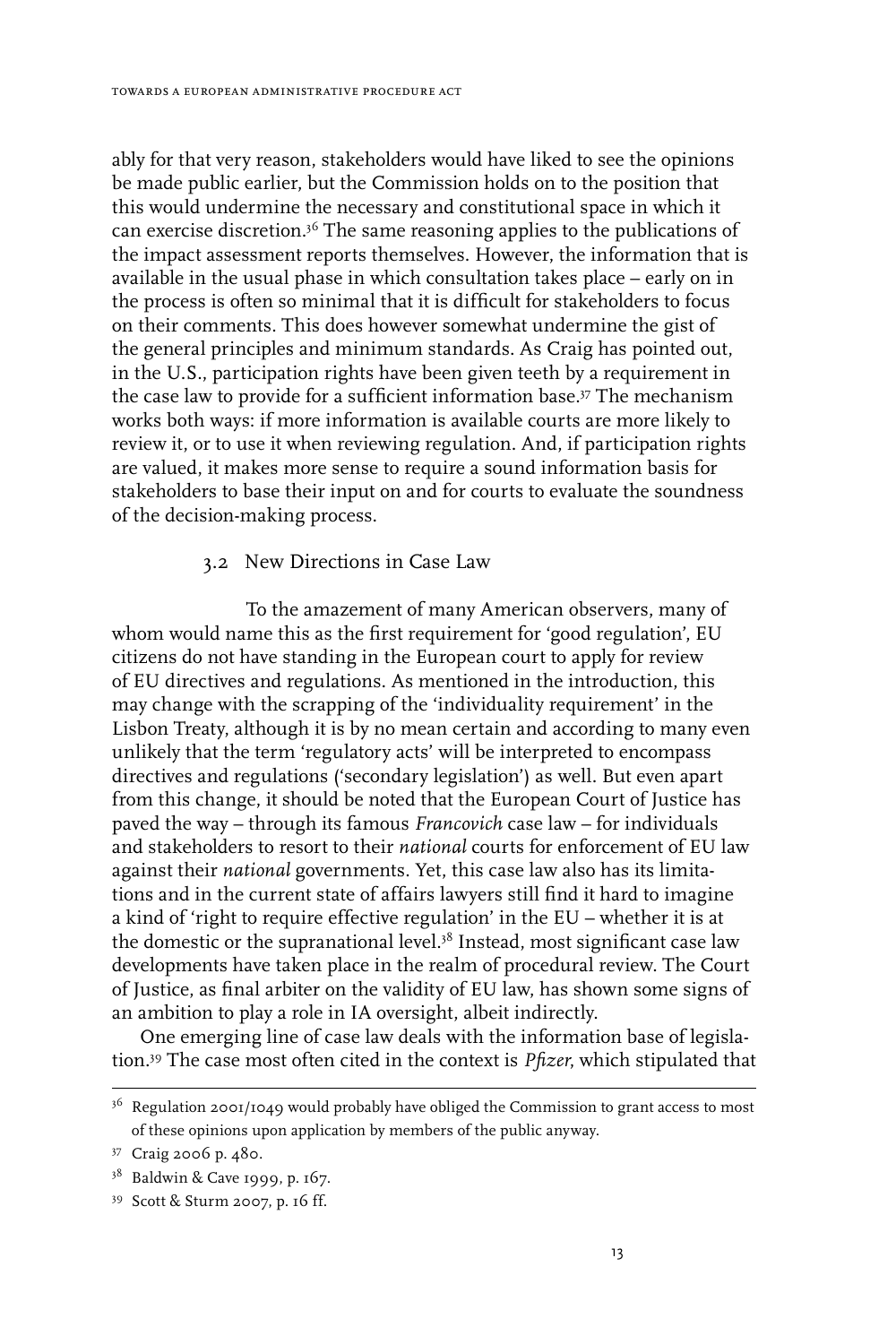although some assessment is required, the Institutions still have a rather large degree of discretion in carrying out these assessments.<sup>40</sup> However, the limitation of this case is that 'assessment' refers to the highly technical risk assessment, the requirement for which is usually well delineated in a European law. This is distinct from the general requirement to support any EU law or policy with an impact assessment that helps political decisionmaking by highlighting trade-offs between different policy options whilst incorporating the views of stakeholders. As far as those more general Better Regulation requirements are concerned, for the time being, the threat of an increased judicial interest in the evidence-base of lawmaking is having more of an impact on the lawmaking process than the actual legal consequences of the case law.

Despite threats from Vice-President Verheugen to that effect there has been no judicial action by any Institution to date against another for failing to provide a sound *information* base which can be related to but is distinct from the *competence* base for legislative decisions.41 Alemanno has pointed to a link between this judicial threat and the establishment and development of the IAB, asking whether Better Regulation and the IA framework in particular is not some sort of 'trojan horse' that the Commission will regret having welcomed in its ranks. <sup>42</sup> Another way of looking at it is that the constant risk of juridification of Better Regulation may be an explanation for the deliberate malleability of the IA framework.43

Apart from some anecdotal evidence that IAs have been used by parties in judicial proceedings in front of the Court, there is one notable example of a case in which IA played a role. In *Spain* v. *Council*44 the issue at hand was that Commission and Council had amended the rules on the aid to cotton farmers, decoupling aid from actual production because the old system only led to overproduction. Spain objected and took the case to court, putting forward the argument that Commission and Council had failed to take labour costs into account, leading to a disproportionate outcome in the regulation concerned. On 16 March 2006 Advocate-General Sharpston in her opinion on this case explicitly mentioned the lack of impact assessment, as a factor in concluding that proportionality had been breached because it made choices by the Commission and the Council appear arbitrary, ignor-

43 Meuwese 2008, p. 157. Joerges, 1999, p. 153, citing Majone 1996, p. 291 et seq.

<sup>40</sup> Case T-13/99 *Pfizer Animal Health* v. *Council* [2002] ECR II-3305.

<sup>&</sup>lt;sup>41</sup> Vice-President Verheugen at his examination by the European Union Committee of the House of Lords on 4 July 2005 said: 'If in the co-decision process Parliament and/or Council produce amendments, changes which are not only just minor but real changes, then there should be an Impact Assessment. If it is not there the Commission will make it very clear that the Commission does not feel that there is a sound basis for a proper decision.'

<sup>42</sup> Alemanno 2009.

<sup>44</sup> Judgment of 7 September 2006, C-310/04 *Spain* v. *Council* [2006] ECR I-7285.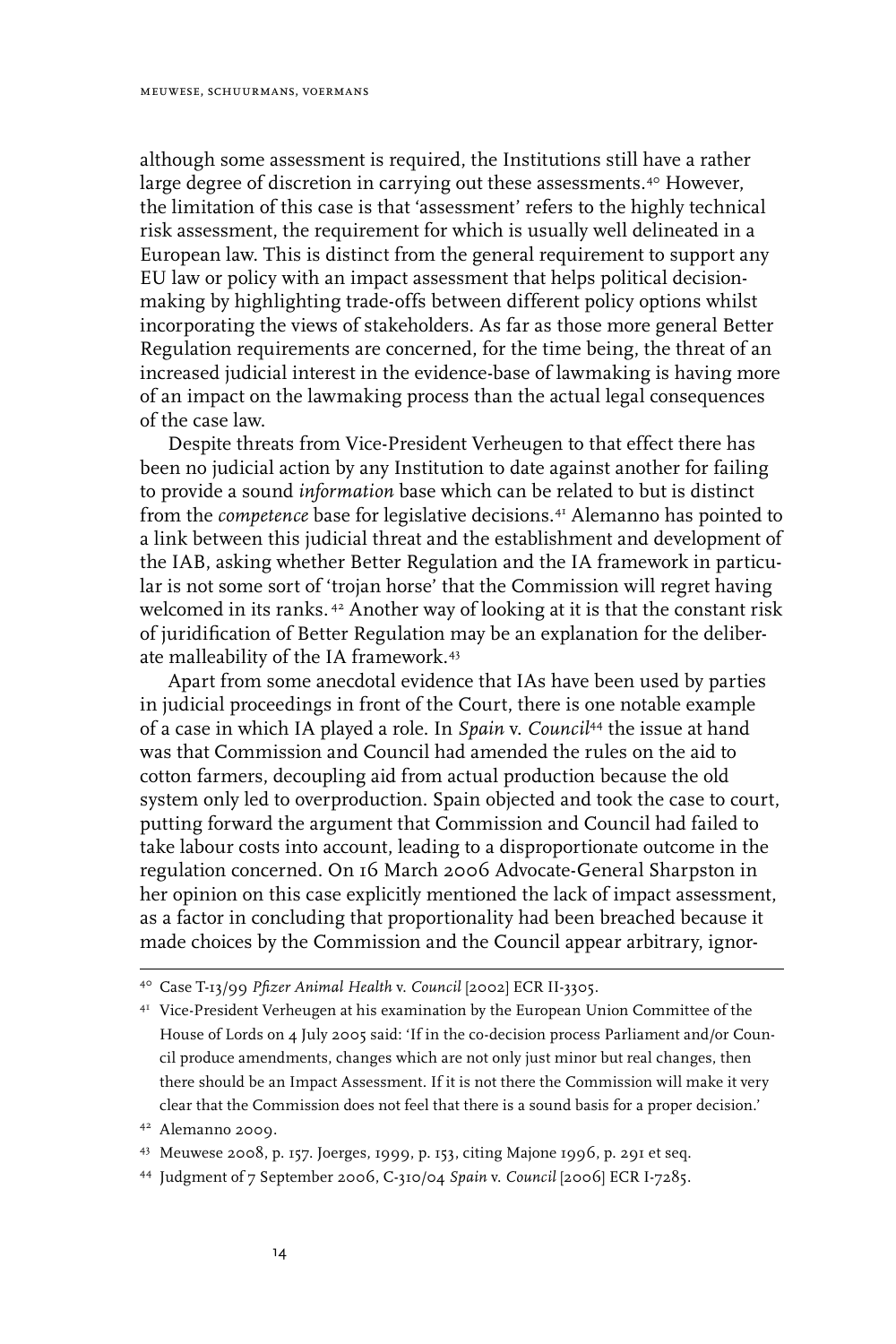ing the Commission's defence that no IA was required in this case. The Court agreed on the outcome of her conclusion and annulled part of Council Regulation 864/2004 for breach of the principle of proportionality. It also concurred with the Advocate-General in that failure by the Council and Commission to take into account certain relevant costs, were of crucial importance, but it did not attach similar importance to the absence of an official IA as such. However, it does raise the question for how long the Institutions will continue to be protected by the established case law on the marginal review of the reason-giving requirement of Article 253 EC Treaty and the wide margin granted to them when it comes to applying the proportionality principle.

The second body of emerging case law centres around participation rights.45 Scott and Sturm see evidence in the new judicial attention for fair participation in regulatory procedures or more widely, 'governance' in their terminology for a new role for European Courts as 'catalysts' for a more deliberative and/or reflexive administrative style.<sup>46</sup> The most important case illustrating their argument is *UEAPME;* a case on whether a stakeholder organisation that was on the Commission's list of organisations with a right to participate at the early stage of the 'social dialogue' was entitled to a place at the negotiating table for a European directive on parental leave.<sup>47</sup> A pressing issue in this case was whether the organisation had standing before the court. The court resolved this issue by engaging with constitutional arguments: because the legislative procedure at hand did not include proper involvement of the European Parliament, the 'participation of the people' must be assured in a different way.48 In other cases the court has been more restrictive. In *Bactria* for instance, the court only engaged in a very marginal review of a comitology procedure, of which a stakeholder had complained that it had not received proper access to the regulatory decision-making.49

The case law points to an increasing willingness on the part of the Court to compensate for deficits such as the meagre evidence base and the lack of openness in European Community rulemaking. Minimum standards for the evidence base and enforcement of participation rights – if the Court is indeed going in that direction – are solutions that could draw further inspiration from the U.S. system. For instance, one remedy already suggested in 1999 by Bignami is a notice and comment procedure in comitology to resolve the democratic deficit of this type of rulemaking.<sup>50</sup>

49 Case T-339/00 *Bactria*.

<sup>45</sup> Craig 2006, p. 134.

<sup>46</sup> Scott & Sturm 2007.

<sup>47</sup> Case T-135/96 *UEAPME*.

<sup>48</sup> *Ibid.*, para 89.

<sup>50</sup> Bignami 1999.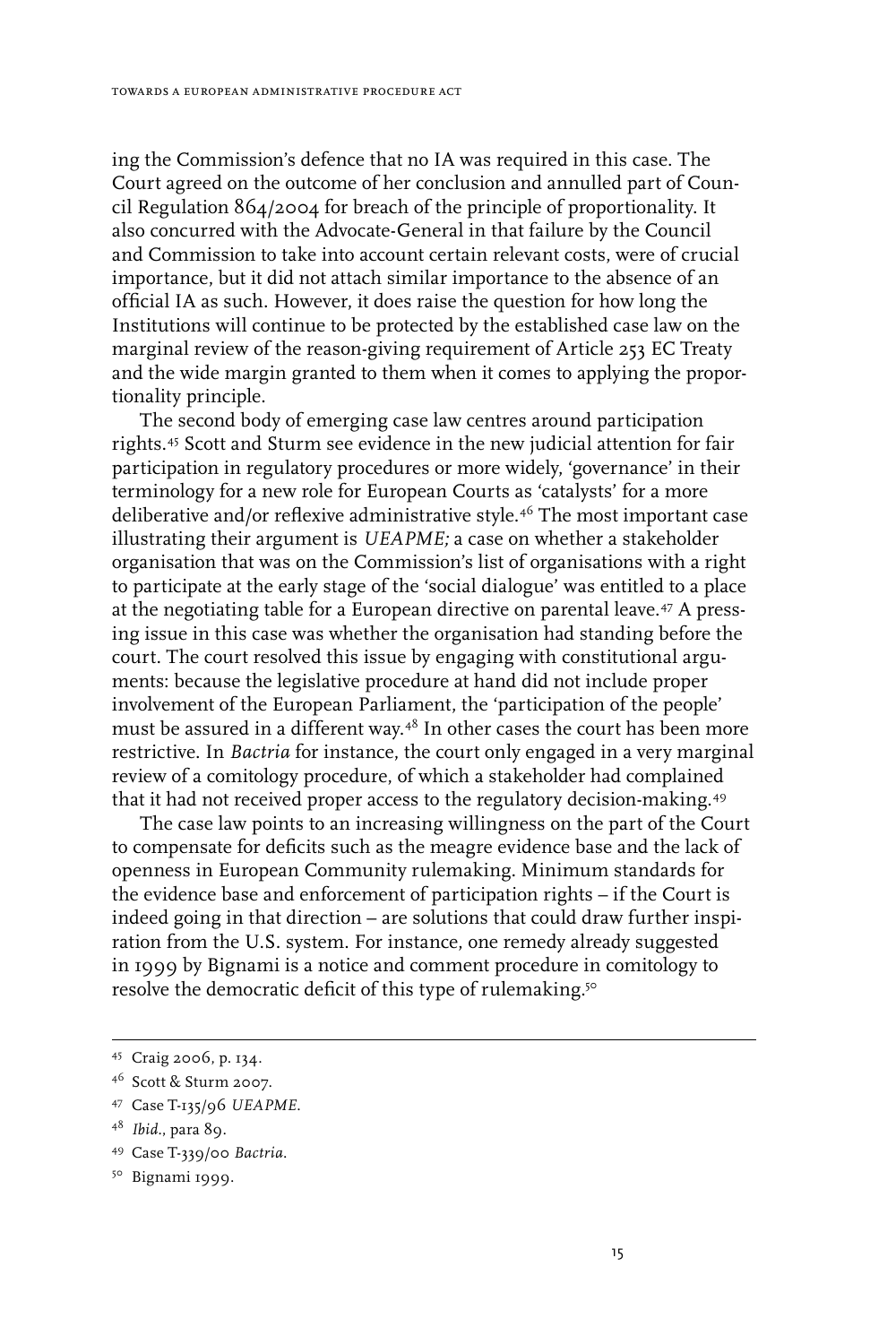#### **4 Problem Zone 2: The EU Framework for Agencies as a Vehicle?**

#### 4.1 The Rise of European Agencies

As we have seen above, historically the primary objectives of the U.S. APA were to control and standardize the decision-making procedures of federal administrative agencies, to counteract the rapid growth of the administrative regulation of private conduct, and to recalibrate the constitutional balance of governmental powers in the 'administrative state'.<sup>51</sup> The face value parallels between the set of circumstances in pre-war U.S. and the socio-economic environment of present day European Union must be pointed out. Like under the Roosevelt administration the EU's executive power has grown considerably over the last decades – in institutional terms and in substance. EU agencies – administrative EU bodies set up to accomplish a specific technical, scientific or managerial task – are mushrooming.52 Their numbers have surged from 14 in 2003 to 21 in 2009. Administrative regulation, although we are not used to labelling it as such, is on the rise too, due to comitology,<sup>53</sup> and the EU Commission is, as Craig<sup>54</sup> observes, increasingly undertaking administration directly, without a systematic relationship with national administrations. One cause behind this development is that the Commission was given wider responsibilities over the years, in part because the subject matter involved did not always lend itself to shared management with Member State authorities, and in part because certain policies were best implemented through non-governmental bodies.<sup>55</sup>

Agencies are an attractive instrument to meet the new administrative challenges of the EU. They are used ever more frequently and this is likely to continue. For instance, the enactment of REACH, the huge chemicals regulation,56 in 2006 was accompanied by the establishment of the European Chemicals Agency (ECHA) in Helsinki. The drive to use more agencies has partly come from within the Commission. As a result of an internal audit the Commission in the year 2000 committed itself to a reform. This entailed, among other things, more focus on the core functions such as policy making by delegating administrative responsibilities to agencies.<sup>57</sup>

<sup>51</sup> Burnham,1999, p. 12-16.

<sup>52</sup> Andoura and Timmerman call it the 'agencification frenzy'. Andoura & Timmerman 2008, p. 3.

<sup>53</sup> Majone 1996.

<sup>54</sup> Craig 2006, p. 32.

<sup>55</sup> See Craig 2006 and Barkhuysen et al. 2008.

<sup>56</sup> EC 1907/2006. 'REACH' stands for 'Registration, Evaluation, Authorisation and Restriction of Chemical substances'.

<sup>57</sup> Reforming the Commission – A White Paper, Part I COM (2000) 200 final/2.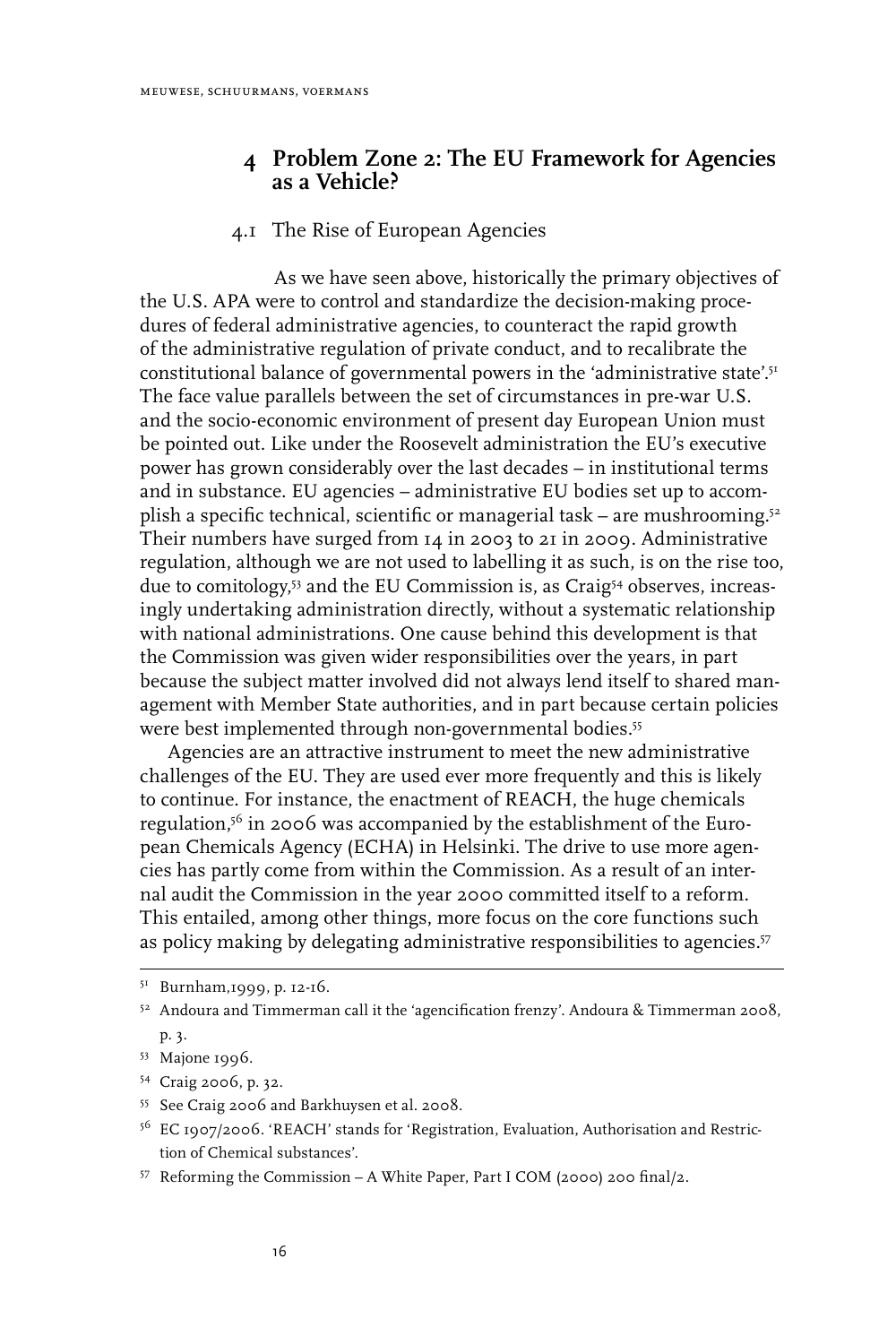Craig notes that agencies 'are here to stay' as a part of the EU's institutional framework.58 Agencies however do not have a fixed footing in the Treaties and there is no general framework or law governing their set-up or operation.

#### 4.2 Governing Agencies

At present there are 21 agencies in the European Union in the EU's first pillar, 35 if we add the second and third pillar agencies.59 According to the Community's website a Community agency is 'a body governed by European public law; it is distinct from the Community Institutions (Council, Parliament, Commission, etc.) and has its own legal personality. It is set up by an act of secondary legislation in order to accomplish a very specific technical, scientific or managerial task, in the framework of the European Union's 'first pillar'.<sup>'60</sup> These agencies come in different shapes and sizes and have different responsibilities and powers. Different typologies are circulating.<sup>61</sup> The Commission itself distinguishes two broad types of agency,<sup>62</sup> regulatory agencies and executive agencies, each with different characteristics. 'Regulatory' or 'traditional' agencies<sup>63</sup> have a variety of specific roles, set out in their own legal basis, case-by-case. Executive agencies, on the other hand, are set up under a Council regulation adopted in 200264 with the much more narrowly defined task of helping to manage Commu-

<sup>58</sup> Craig 2006, p. 190.

<sup>59</sup> See for an overview the EU website at http://europa.eu/agencies/index\_en.htm.

<sup>60</sup> See http://europa.eu/agencies/community\_agencies/index\_en.htm'.

 $61$  Vos for instance – following a functional approach – distinguishes four types of agencies. Agencies which have as their mean function to provide information and are generally charged with the coordination and supervision of this information and the creation of networks (category 1); agencies which provide specific services and/or specific measures to implement Community regimes or programmes (category 2); agencies which provide specific information, expertise and/or services and/or facilitate co-operation (category 3); agencies which provide specific information, expertise and/or services, as well as a specific measures to implement Community regimes or programmes and monitor at their correct implementation (category 4). Vos 2003, p. 119.

 $^{62}$  In addition to agencies, special partnership bodies – set outside the traditional institutional structure – have been set op to stimulate research and economic development. We will not discuss them here.

 $63$  At present there are 29 of these agencies (sum total of all three of the EU's pillars).

<sup>64</sup> Council Regulation (EC) No 58/2003 of 19 December 2002 laying down the statute for executive agencies to be entrusted with certain tasks in the management of Community programmes, OJ L 11.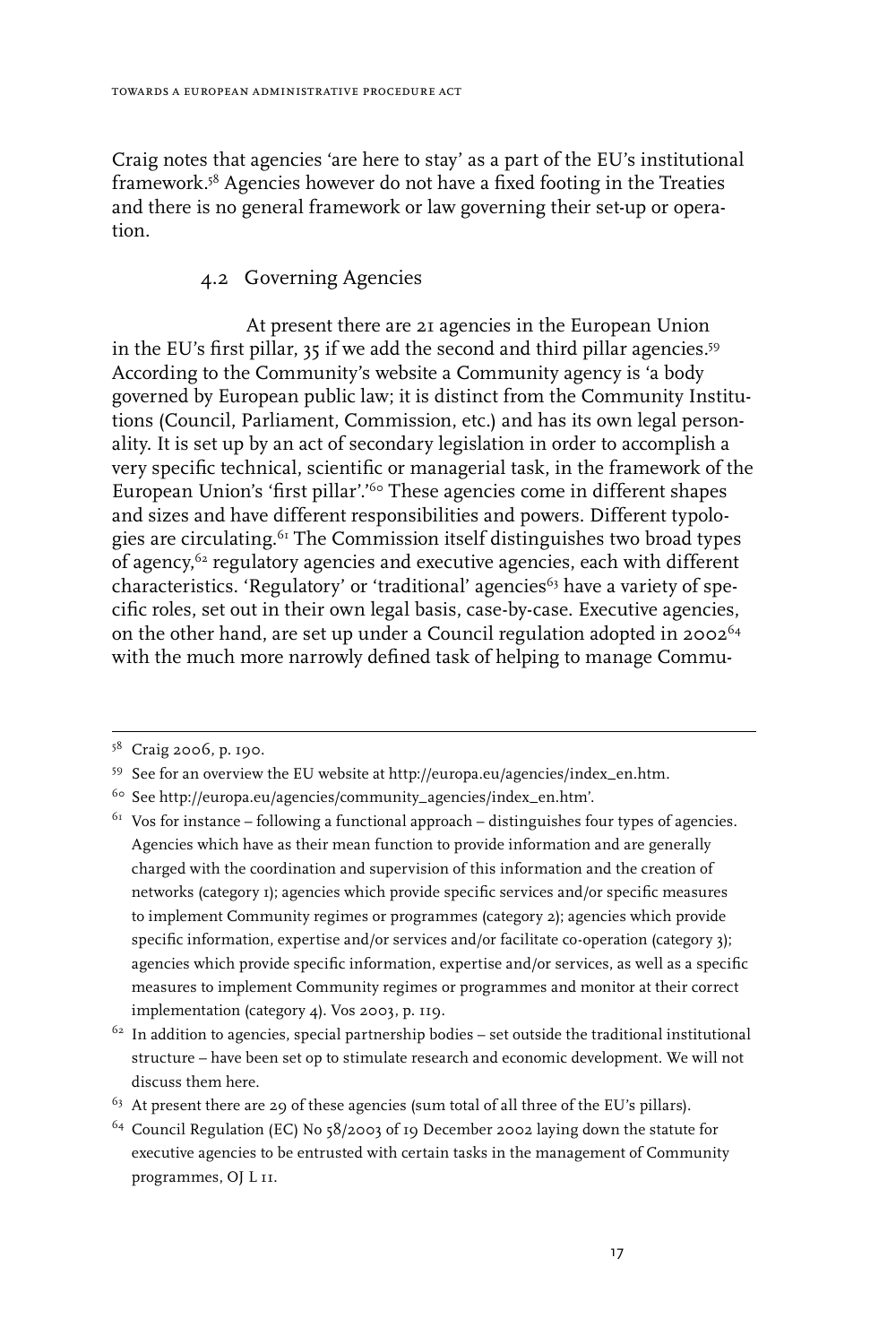nity programmes.<sup>65</sup> They do not have decision-making or policy-making powers, and therefore we will not deal with them in detail here.

The powers and tasks of regulatory agencies vary, but most of them do have advisory responsibilities.<sup>66</sup> Typically European agencies provide information, expert advice or services, and are generally charged with the coordination and supervision of this information, helping out with cooperation and implementation and the creation of networks.<sup>67</sup> Some of them do have decision-making powers as well.<sup>68</sup> This seems to set EU agencies apart from their federal American counterparts which are for the most part endowed with decision-making power and sometimes even with the power to legislate.<sup>69</sup> In this respect European agencies seem harmless – constitutionally speaking; they do not right away upset the balance of power and do not seem to have substantial wide ranging powers.<sup>70</sup> They seem to serve mere administrative purposes. Appearances may be deceptive however. In a lot of cases there is a substantial indirect effect of EU agencies on EU decision-making and legislation. Sometimes it is the Commission that makes the formal decision, but for that it relies heavily on the views of an agency.71 *De facto* it is the agency that weighs the interests and decides.72 Because it is still impossible

<sup>65</sup> These latter agencies are all based in Brussels.

a) Agencies adopting individual decisions which are legally binding on third parties;

- e) Agencies providing services to other agencies and institutions. See *European agencies*
- *The way forward*, 11 March 2008 COM (2008) 135 final.
- 68 According to Vos 2003 only 4 out of 14 in 2003.

<sup>69</sup> The Draft Interinstitutional Agreement on the Operating for the Regulatory Agencies COM (2005) 59 final even explicitly forbids agencies to adopt general regulatory measures, as well as exercising semi-judicial functions, political discretion or responsibilities conferred to the Commission. (Article 5).

The proposal for the Draft Agreement was rejected by the Council.

- 70 Yatanagas points out that, although U.S. and European agencies are set in fundamentally different systems, they do face similar problems. Yataganas 2001, p. 56.
- $7<sup>1</sup>$  Craig 2006, p. 167 gives the example of the European Medicines Agency (EMEA).
- $72$  Craig 2006, p. 155 labels these agencies that have the actual decisional power as 'quasiregulatory agencies'.

<sup>&</sup>lt;sup>66</sup> The label regulatory is somewhat confusing for the continental European observer since 'regulatory' doesn't necessarily mean or indicate that such an agency has the power to legislate. See Meuwese 2004, p. 1127-1128.

<sup>67</sup> The 2008 Commission Communication on European agencies distinguishes the following categories:

b) Agencies providing direct assistance to the Commission and, where necessary, to the Member States, in the form of technical or scientific advice and/or inspection reports; c) Agencies in charge of operational activities;

d) Agencies responsible for gathering, analyzing and forwarding objective, reliable and easy to understand information/networking;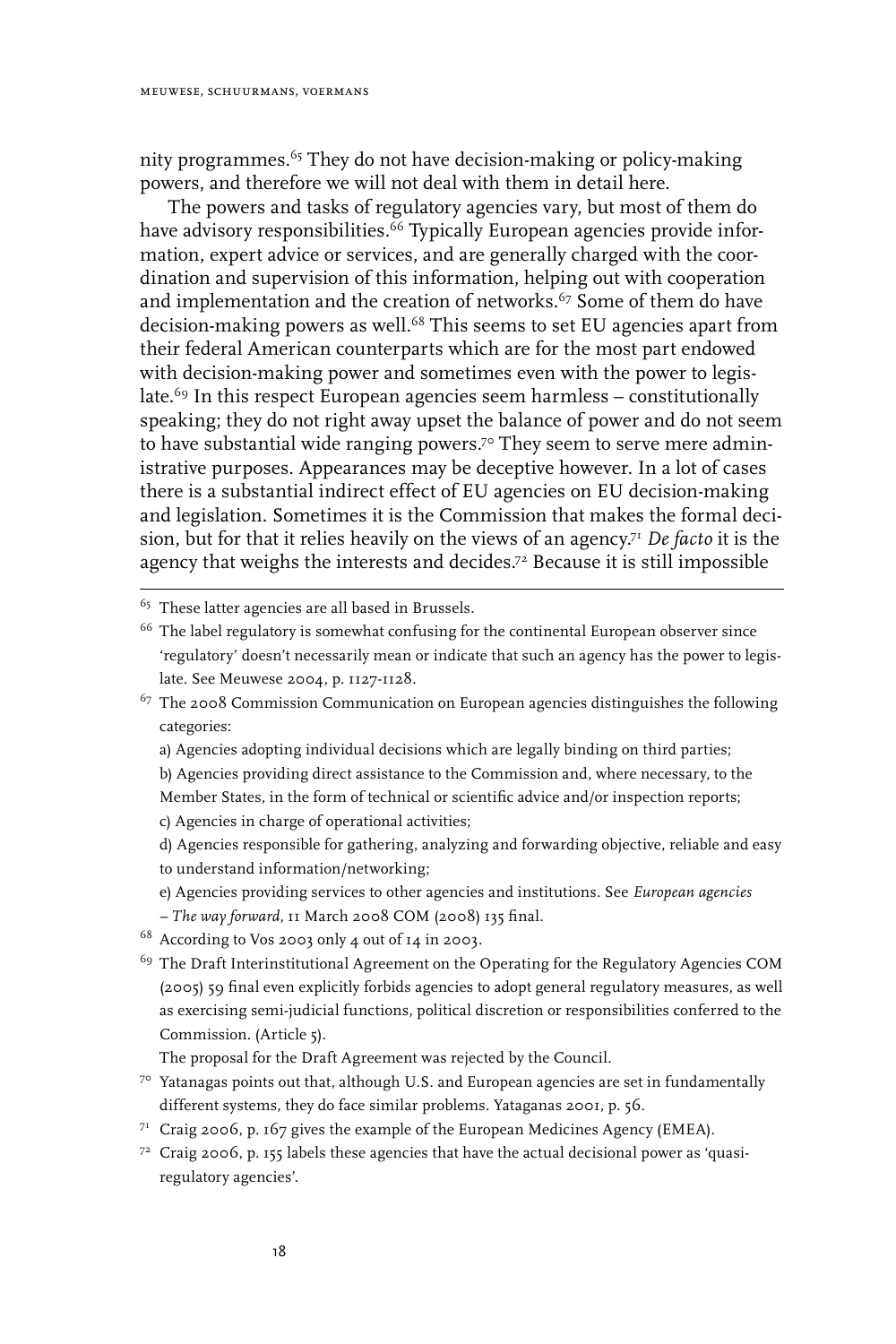under the *Meroni*-doctrine<sup>73</sup> to delegate non-original<sup>74</sup> power to bodies other than those established by the Treaties or to delegate power involving a wide margin of discretion, ever more of these covert decision-making arrangements are set up in which the Commission merely rubberstamps decisions made by an agency.75

#### 4.3 Comitology as a Contributing Factor

Add to this that agencies also play an ever more important role in comitology, that is, the procedure in which the Commission is assisted by committees to enact implementing legislation. At present the bulk of EU legislation results from comitology. Szapiro estimates that the number of implementing measures adopted each year between 2500 and 3000 accounts76 for 90 per cent of the Community's normative output, with often inestimable direct consequences on European citizen's everyday lives.77 Comitology committees are rampant in the EU (around 250 today). By combining, at least in theory, technical expertise and member state control, they grease the wheels of the European integration.78 Comitology, however, comes with serious concerns as regards democratic control of the work of, in particular, regulatory committees. On top of that the procedure is not transparent; it bypasses the checks and balances in the original institutional design of the treaties, and thus raises accountability issues. Although especially the European Parliament is trying to exercise some form of oversight and control over comitology by stretching the range of powers under the Comitology decision last revised in 2006, 79 many observers feel that this

- 77 Szapiro 2009, p. 90.
- 78 Dehousse 1997.
- 79 Council Decision 2006/512/EC of 17 July 2006 amending Decision 1999/468/EC laying down the procedures for the exercise of implementing powers conferred on the Commission, OJ L 2006 11-13.

<sup>73</sup> Case 9/56 *Meroni & Co. Industrie Matallurgische SpA* v. *High Authority* [1958] ECR 133.

<sup>74</sup> Meaning power different from the original power under the Treaty possessed by the body delegating the power.

<sup>75</sup> See Van Ooik 2005, p. 150-151. See section 2.2 footnote 24 in particular for the U.S. non delegation doctrine. Yatanagas observes that, although the U.S. and the EU face similar problems as regards the efficiency and legitimacy of the regulatory process in an increasingly complex and changing environment, that the Americans take a realistic and pragmatic approach, where the Europeans are always prisoners of a flagrantly dogmatic legalism (read: *Meroni*-doctrine).According to Yatanagas dogmatic legalism is rooted in a rigid conception of institutional balance within the Community based on case law dating back  $45$  years. It is – in his view – blocking any development of European decision making mechanisms. Yatanagas 2001, p. 56.

 $7^6$  2654 in the year 2006.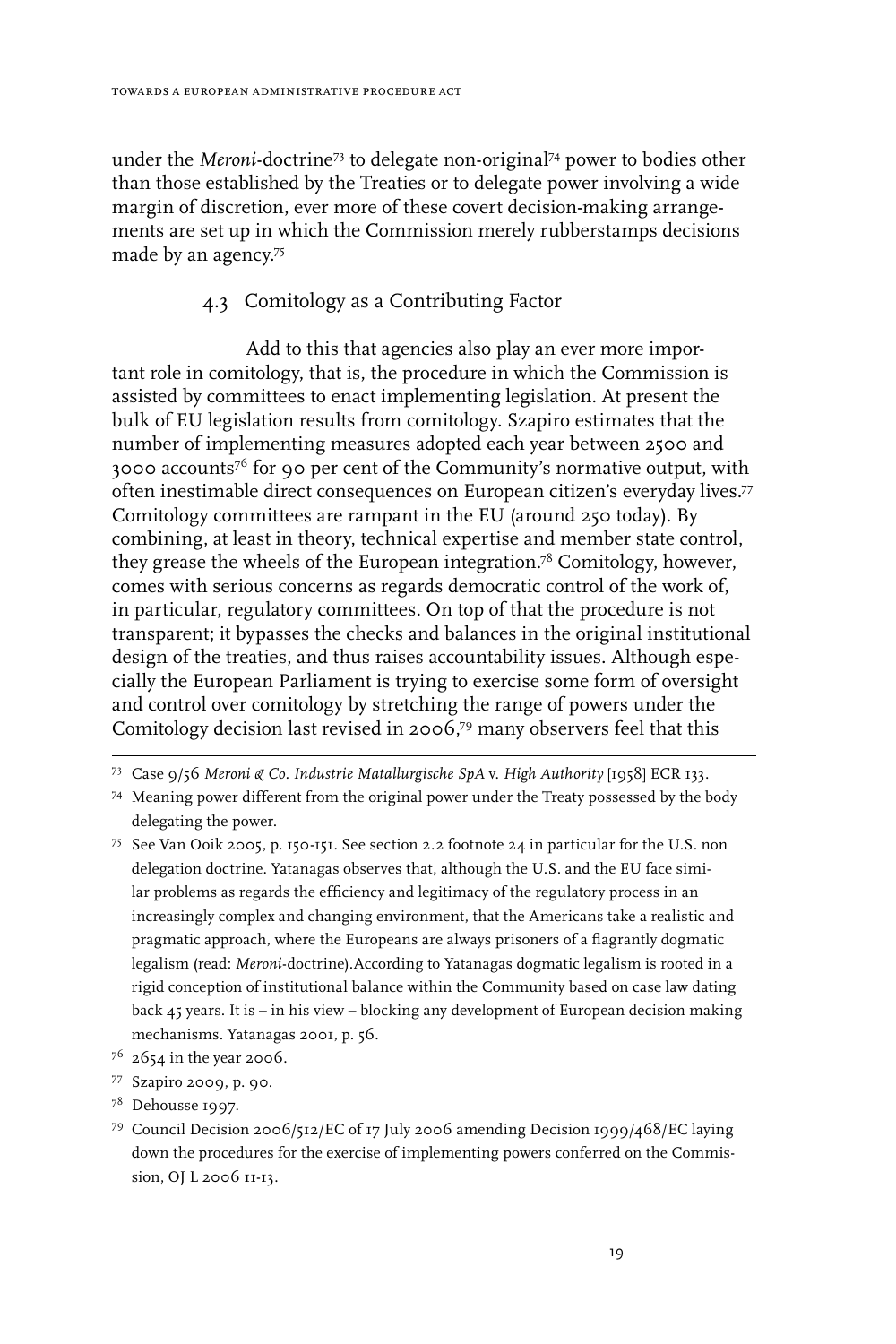does not effectively bring comitology in line with contemporary democratic standards.<sup>80</sup> It may well be that the increased role of agencies in comitology enhances the coordination and expertise in implementation networks and answers to the functional needs of the Community. As Dehousse $81$  observes, they also add to the democratic and accountability issues and make for ever more controversial 'technocratic' regulation and insufficiently controlled administration. Although this does not compromise the institutional balance of powers in the EU in a formal sense, in reality it does. $82$  The original institutional design of the Treaties does not take full account of comitology as such.<sup>83</sup> In this vein of thought, comitology has been labelled a Trojan horse to the institutional balance of the EU.<sup>84</sup> Agencies are the product of the functional needs of the Community, as is comitology, but these interests need to be balanced with, what Everson<sup>85</sup> calls, the needs of the emerging political integration of the Union.

#### 4.4 Agencification and Judicial Review

There is a more practical and pressing drawback of agencification too. Judicial review of agency decision-making at this moment resembles Swiss cheese.<sup>86</sup> The possibilities of bringing legal action against agency decisions or actions vary according to acts establishing the agency itself. The power of jurisdiction of the Court of Justice or the Court of First instance, and the scope of reviewable actions varies accordingly. For an aggrieved party it becomes especially difficult to find the way through the maze in case the formal authority and the one making the actual decision are two different bodies. The Court of First instance in its *Artegodan*-deci-

<sup>80</sup> Szapiro 2009, Neuhold 2009.

 $81$  Dehousse 1997, p. 254 ff.

<sup>&</sup>lt;sup>82</sup> To solve this problem one could consider loosening the Meroni constraints and come up with agencies with autonomous discretionary powers. Majone has floated this idea, arguing that some regulatory task cannot be handled by the Commission itself due to constraints on its resources. Loosening the constraint however would prompt a whole new set of constitutional issues. See Craig 2006, p. 182-186. Yatanagas is critical of the *Meroni*-doctrine too. It cripples the ability to meet with the challenges of an increasingly complex and changing environment and – as prisoner of flagrant dogmatic legalism – misses out on enhancing the efficiency and legitimacy of regulatory processes. Yatanagas 2001, p. 56.

 $83$  The Lisbon Treaty does in its Articles 290 and 291. It is not clear however what impact these provisions will have for the future of comitology. See Szapiro 2009, p. 108-115.

<sup>84</sup> Neuhold 2008.

 $85$  Everson 2009.

 $^{86}\,$  I.e. cheese with a lot of wholes in it, like the famous Emmenthaler cheese.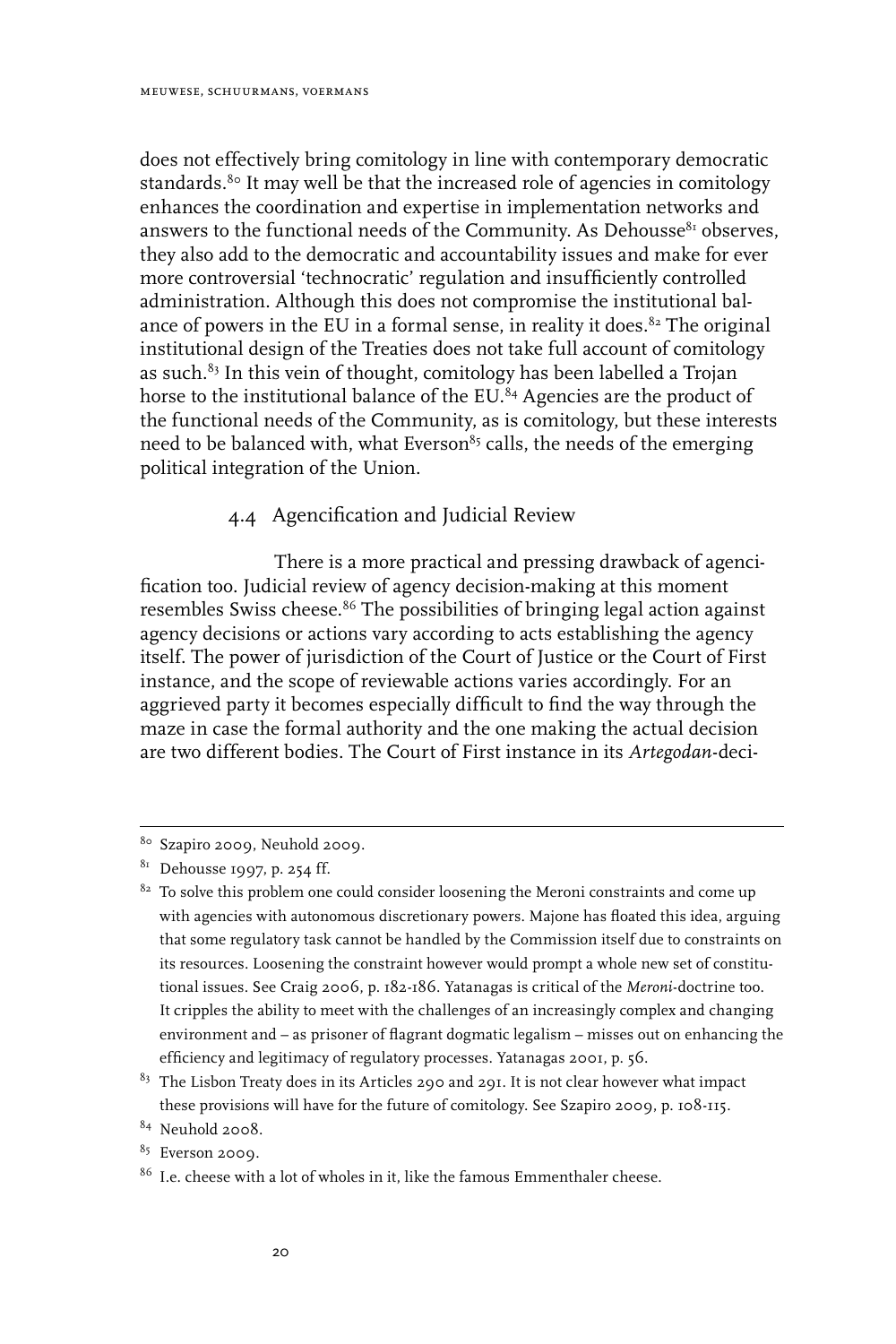$sion<sup>87</sup>$  tried to come up with a remedy for this by reviewing an agency's decision although it was not itself the formal author of the decision. But the eclectic way in which legal remedies are provided in secondary legislation against agency action still remains very complicated and is almost prohibitive.<sup>88</sup> This in turn accounts for limited case law as regards agency operation. Courts can only supervise acts of agencies in a very *ad hoc* fashion: there is no uniform judicial review, no logical system. This is why Van Ooik feels the U.S. system of judicial review of agency action is 'more developed'.<sup>89</sup>

These are not the only reasons to seriously consider a general framework for EU agencies. The need to increase transparency, accountability and constitutional fit of agency arrangements are also often voiced as an argument into that direction. In its White Paper on European Governance of 2001<sup>90</sup> the Commission spoke out in favour of such an instrument especially because such a framework could provide an enabling highway to set up new ones. It proved however to be tough going to arrive at this general framework. In 2002 the Commission kicked of with a Communication suggesting an operating framework for the European Regulatory Agencies, along the lines of the framework for Executive agencies.91 In 2005 the Commission followed suit with a draft *Interinstitutional Agreement on the Operating for the Regulatory Agencies*. 92 It met with a lukewarm reception and finally failed because the Council did not make it a priority matter. The Commission withdrew the proposal and then in 2008 watered the initiative down by replacing the draft inter-institutional agreement to an invitation to an inter-institutional discussion which should lead to a common approach.<sup>93</sup>

This dialogue is presently underway with deafening silence. Clearly the whole issue has grinded down into an institutional deadlock while the need for a general framework only seems to have grown. As Andoura and Timmermans observe: 'the advantages of decentralized, autonomous agencies in European governance are clear, this should not distract us from the issues of accountability, legitimacy, decentralization, subsidiarity and proportionality linked to the agencification process and the heterogeneity of the current system of European agencies.'94 Not only does the lack of a

- <sup>91</sup> COM (2002) 718 final.
- 92 COM 2005 (2005) 59.
- <sup>93</sup> European agencies The way forward, Communication from the European Commission 1 March 2008 COM (2008) 135 final.
- 94 Andoura & Timmerman 2008, p. 28.

<sup>87</sup> Court of First Instance Cases T-74, 76, 83-85, 132, 137 and 141/00 *Artegodan GmbH* v. *Commission* [2002] ECR II-4945.

<sup>88</sup> Van Ooik has – for good reason – pleaded for a more horizontal approach. See Van Ooik 2005, p. 148-149.

<sup>89</sup> Van Ooik 2005, p. 148.

<sup>90</sup> White Paper European Governance COM (2001) 428 final.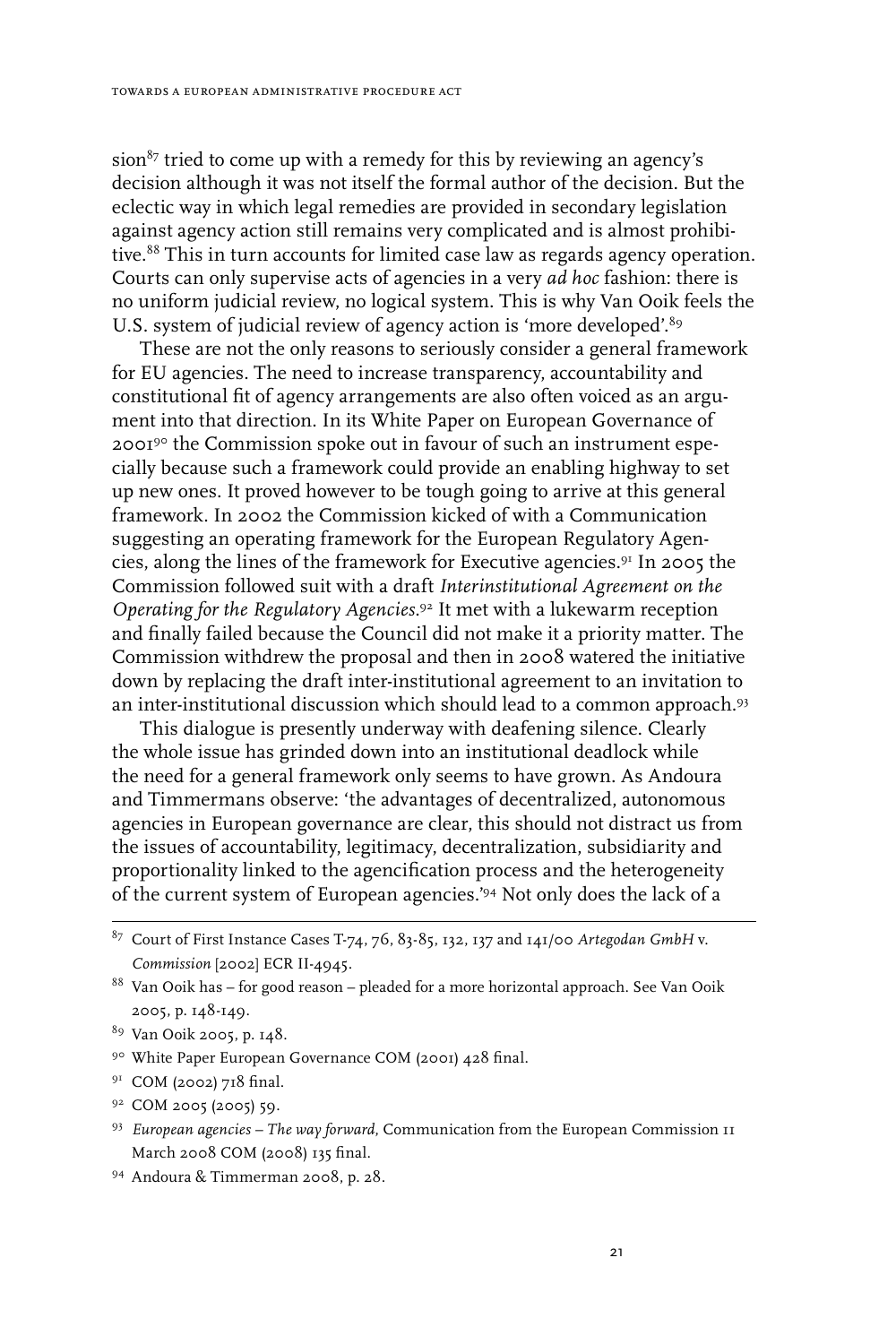common framework for regulatory agencies cause confusion and hampers the understanding of the entire system of agencies,<sup>95</sup> it creates legal problems as well. The patchwork agency system boggles the minds of citizens seeking legal protection, raises constitutional questions, for example, in relation to legal basis,96 legislative mandate and accountability, and 'begs the question on subsidiarity' according to Andoura and Timmerman.97

Vos has argued for a Treaty base for agencies, enshrining the legal basis and provisions on judicial review and loosely knit constitutive framework encompassing the rules and principles governing the operation of such agencies. More recently Nieto-Garrido and Delgado in a study covering the latest developments added to the argumentation pointing out the need to standardize the judicial review of EU agencies and bodies.98 But agencies did not gain a firm footing in the Lisbon Treaty. Agencies are mentioned in the Treaty and their existence is expressed in a list of reviewable actions in the Treaty, but for the most part it is lip service; no general legal basis is provided nor a general regime for judicial review of their actions.99 Although we do see the various legal and political constraints, we think there is a window of opportunity if the general framework for regulatory agencies is set up as a cornerstone for European administrative law. This link between framing agencies and administrative procedure was made successfully in the U.S.

## **5 Learning from the U.S. Experience: The Administrative Procedure Act (APA)**

In the U.S. system, the problems highlighted by Bignami – 'how to hold the bureaucracy accountable in a system of divided lawmaking' and 'how to guarantee stakeholder participation' – come together in the issue of how to control the wide discretion of agencies. The solution has been found in counterbalancing discretion by procedural safeguards, including participation rights for interested persons.

The APA can be seen as a compromise between supporters of the adversarial system on the one hand and the one's advocating a more flexible,

<sup>95</sup> Andoura & Timmerman 2008, p. 19. Andoura and Timmerman feel that the Commission itself in part is to blame for that. The Commission has over the last five years come up with different, inconsistent definitions and typologies that have confused the issue.

<sup>&</sup>lt;sup>96</sup> Most of the agencies are now set up under Article 308 EC, the flexibility clause, which stretches the edges of the competence-envelope to the extreme.

<sup>97</sup> See Andoura & Timmerman 2008, p. 22.

<sup>98</sup> Nieto-Garrido & Delgado 2007, p. 159-161.

<sup>99</sup> The European Defense Agency and the European Space Agency are the only ones named in the Treaty.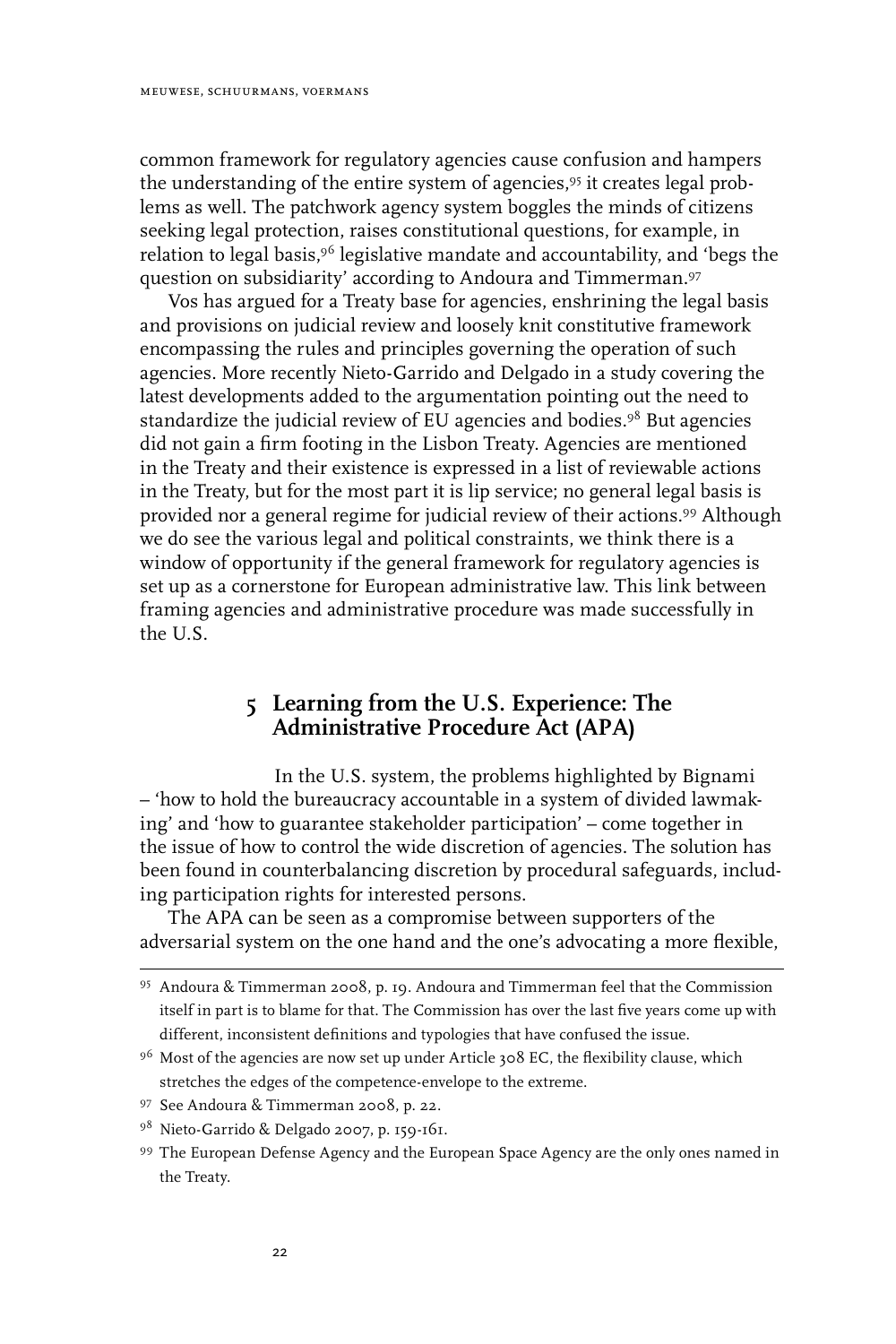less formal procedure on the other. In the provisions a distinction is made between adjudication and rulemaking and between a formal and informal procedure. In studying whether an APA type act might be of inspiration to the EU, one has to realise that the APA is quite a flexible act. Courts played an essential role in developing administrative law and the procedural rules agencies have to comply with. Procedural rules could be tailored to developments in society, in shifts of power and in rulemaking. As a consequence the requirements of the notice-and-comment rulemaking procedure have changed over time. Also of relevance is that the APA is of a very general nature. Agency organic acts determine what procedure has to be followed and statutes may set different kind of rules including for instance the compulsory production of a regulatory impact assessment.<sup>100</sup> Although not strictly uniformizing the administrative law system, the APA serves as an important conceptual framework.

Nowadays the most important provision for rulemaking is §553 APA, which governs the procedure of informal rulemaking, also called 'noticeand-comment' rulemaking. This has not always been the case. The APA also contains a more formal procedure in §556 APA, that is followed when a statute requires rules to be made on the record after opportunity for an agency hearing (§553(c)). The formal procedure has features of a trial and the procedure also needs to be followed in formal adjudications; interested parties have several adversarial rights, such as the right to cross-examine witnesses. As rulemaking increased, partly due to 'social regulation' programs in the 1960's, these trial-type hearings were considered too formalistic, unnecessarily costly and cumbersome and delaying the regulatory program.101 An overload of adversarial rights formed a threat to effective administration, especially in rulemaking where many parties can be affected and the range of issues is wide. Against this background the Supreme Court in *Florida East Coast* by means of statutory interpretation significantly limited the number of cases in which rules have to be adopted in the formal procedure.102 Only a clear expression of congressional intent triggers the formal procedure; otherwise informal rulemaking will suffice. As a result formal rulemaking has been nearly abandoned.

Section 553 governs the procedure of informal 'notice-and-comment' rulemaking. The section applies, unless a statute explicitly makes an excep-

 $100$  In various acts, such as the National Environmental Policy Act, 42 U.S.C.  $\sqrt{4331-4335}$ , Congress imposed upon regulatory agencies a duty to engage in regulatory impact assessment. Other, more general regulatory review requirements can e.g. be found in the Regulatory Flexibility Act and the Unfunded Mandates Reform Act. Regulatory impact analysis nevertheless is primarily an instrument for the benefit of Presidential oversight over the executive. See Breyer a.o. 2006, p. 102 ff and Pierce, Shapiro & Verkuil 2004, p. 507 ff.

<sup>&</sup>lt;sup>101</sup> Breyer a.o. 2006, p. 514-520.

<sup>102</sup> *United States* v. *Florida East Coast Ry.*, 410 U.S. 224 (1973).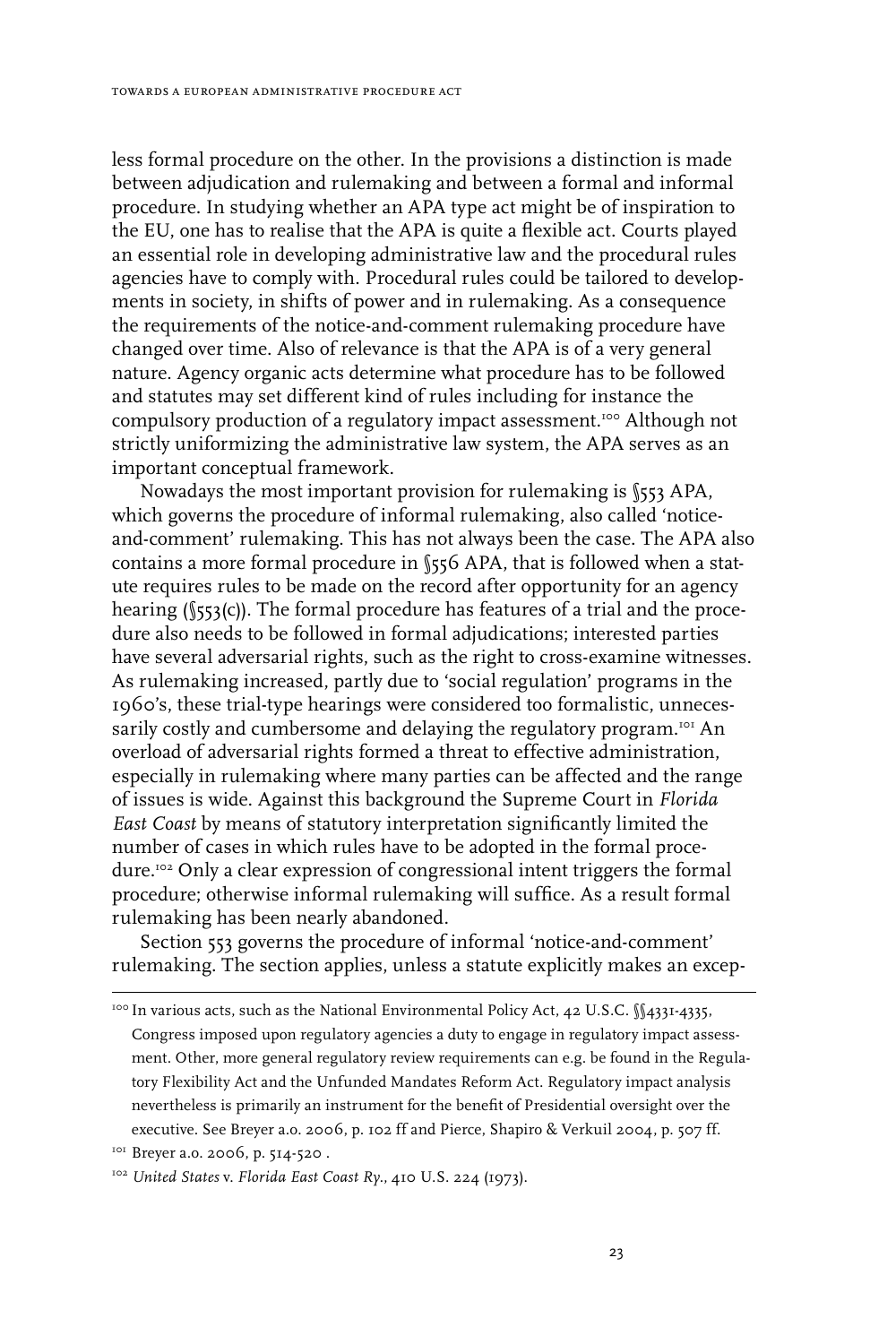tion or when one of the exceptions in §553 occur. For example, interpretative rules, general statements of policy and rules of agency organization and procedure are exempted. Nor has the procedure to be followed whenever an agency for good cause finds the notice-and-comment rulemaking procedure impracticable, unnecessary or contrary to the public interest.<sup>103</sup> The informal procedure is much more flexible than its formal counterpart is. Interested persons have a right to participate, mainly by putting forward written comments. An oral hearing is not prescribed and interested persons lack adversarial kind of rights. A general notice of proposed rulemaking is published in the Federal Register. That notice includes, besides information on the procedure to be followed, either the terms or substance of the proposed rules or a description of the subject and issues involved.104 After the notice the agency shall give interested persons an opportunity to participate in the rulemaking through submission of written data, views or arguments. After consideration of the relevant matter presented, the agency shall incorporate in the rules adopted a concise general statement of their basis and purpose.<sup>105</sup>

In the early days the procedure was truly informal. Agencies were not obliged to create a record and could base a rule on almost any information. The rise in rulemaking in the sixties and seventies of the past century led to the abandonment of the burdensome formal procedure. But, the participation rights in the traditional informal procedure were considered too weak, in a society where the public increasingly distrusted agency action. Not all interest groups could participate equally in the rulemaking procedure and confidence in the expertise of agencies declined. The approach to science in general became more sceptical. A deferential review of technical rules would run the risk of accepting rules, that besides experts, no one could understand. The technical nature of many rules in the sixties and seventies for their acceptance asked for more public participation and a stricter review of their rationality.106 In this time frame Courts transformed §553 to a more demanding procedure. They would not only review the constitutionality of agency rules, but also the rationality.

Courts increasingly have required agencies to give adequate reasons for their decisions.107 The agency's statement is the basis for judicial review of the substance of the rule. Only if the statement is adequately precise, courts

<sup>&</sup>lt;sup>103</sup> §553(b) (A and B).

 $104$  (553(b) (3).

 $105$  \$553(c).

<sup>&</sup>lt;sup>106</sup> Bignami 1999, p. 474-475; Shapiro 1996a, p. 33-38.

<sup>107</sup> Pierce, Shapiro & Verkuil 2004, p. 328; Shapiro & Levy 1987. See for example *United States*  v. *Nova Scotia Food Products Corp.*, 568 F.2d 240 (2d Cir. 1977), *Weyerhouse Co.* v. *Costle*, 590 F.2d 1011 (D.C. Cir. 1978) and *Motor Vehicle manufacturers' Association* v. *State Farm*, 463 U.S. 29 (1983).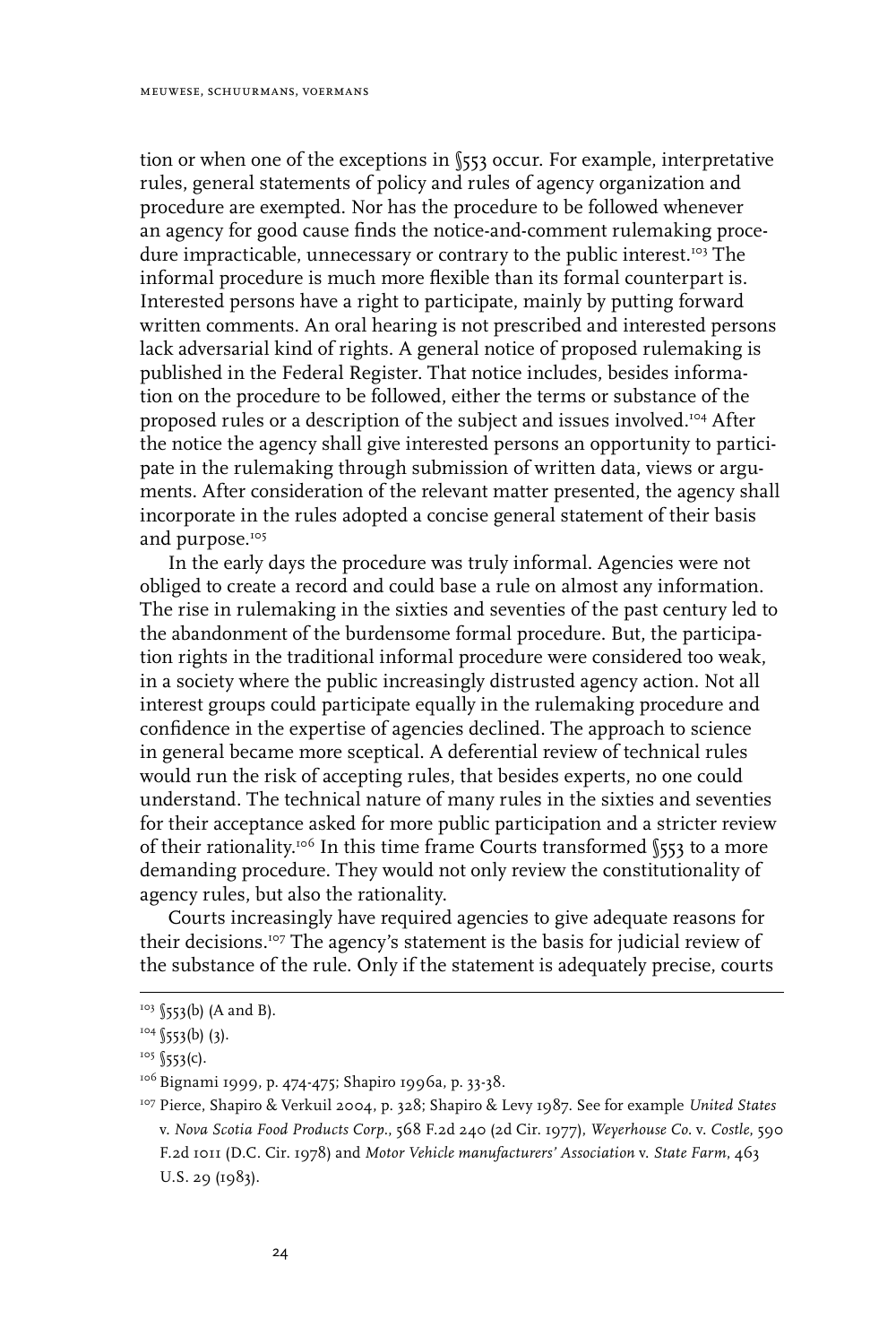can review carefully whether the rulemaking is not arbitrary or capricious. Also the notice has to be quite precise; without that interested persons can not effectively put forward their views. In §553(b) and 553(c) courts have read the obligation of the agency to disclose the data on which a proposed rule rests. Whenever the proposed rule is based on scientific information, the agency has to refer to the used studies, experiments, methodology and so on. Thus the duty to create an evidentiary record, although not fitting in the traditional idea of an informal procedure and although a regulatory impact assessment may not be prescribed by statute, has been created in judicial common law.108 Whenever an agency does engage in IA, the information to be obtained in that procedure will be part of the rulemaking record. Although a court in general cannot directly review the substance of the IA, the collected information as part of the record can be used to review the substance of the rule.<sup>109</sup> Under some acts, a court may even have the power to remand a rule back to the agency if it failed to comply with the IA requirements.

The record in support of a rule facilitates the 'hard look' of courts on agency discretion. Courts can closely scrutinize the logical and factual basis of a rule, forcing agencies to explain in considerable detail their reasoning.110 There needs to be a rational connection between the facts found and the policy choice made by the agency. In this manner, the duty to state reasons is not solely a procedural safeguard that facilitates public participation. It also forces agencies to evidence based rulemaking, which enhances substantial review. Heightened scrutiny of the rationality of agency decisions became a pressing need once the courts accepted delegation of broad regulatory powers.<sup>111</sup>

The insistence on procedural safeguards to limit agency discretion has played a prominent role in American administrative law.112 One of the reasons to stretch the procedural safeguards for rulemaking can be found in the weak constitutional position of the agency, as described before. Public participation rights and judicial review provide a substitute for the lack of electoral accountability and thus enhance the legitimacy of agency rulemaking. As one American author puts it: '[w]hile most of us simply take that right for granted, foreigners express amazement'.<sup>113</sup>

<sup>&</sup>lt;sup>108</sup> Breyer a.o. 2006, p. 520 ff.

<sup>109</sup> The Regulatory Flexibility Act and the executive orders concerning regulatory analysis exclude judicial enforcement of the requirements of an IA.

<sup>&</sup>lt;sup>110</sup> Breyer a.o. 2006, p. 347 ff.

<sup>&</sup>lt;sup>111</sup> Shapiro & Levy 1987.

<sup>&</sup>lt;sup>112</sup> Breyer a.o. 2006, p. 480.

<sup>&</sup>lt;sup>113</sup> Harter 1996, p. 310.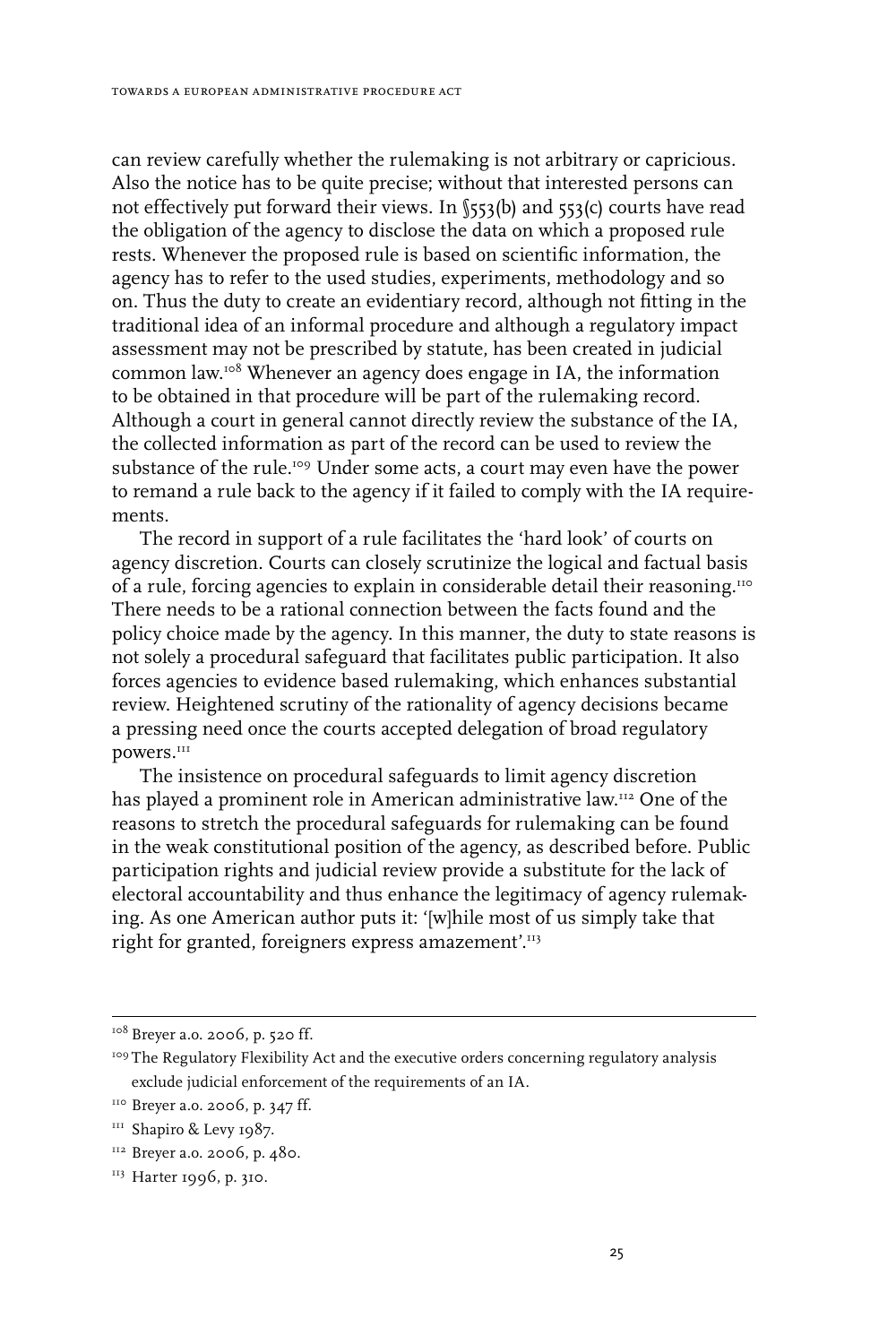More than 50 years after the enactment of the APA, the general opinion seems to be that the act functions well.<sup>114</sup> Its broad language and simplicity provides the flexibility needed for tailoring the rules to very different types of agency action and to changing relationships between Congress, agencies and the people. Rulemaking generally is considered to be more efficient than adjudication and to lead to more rational, fairer policy. Large segments of the public have the opportunity to effectively influence the agency's policy. To some extent informal rulemaking has diminished the importance of adjudications for the development of the legal system. Courts have been able to cope with this development in administration; thanks to the APA's flexibility. The provisions in the APA enabled the judiciary to review the informal rulemaking procedure more stringently. Also the changing nature of the rulemaking issues, becoming more technical and fact-orientated in time, asked for extra procedural requirements to the notice-and-comment rulemaking provisions, such as an obligation to develop fact-gathering procedures. Courts have shown themselves to be eager to scrutinize the agency's fact finding.<sup>115</sup> The increased procedural requirements have strengthened public participation, improved the transparency of agency action, facilitated a more stringent review and probably has led to a fairer procedure. Scholarly evaluations include one by Majone, who feels that the U.S. APA is an outstanding example of procedural control of agency discretion.116 According to McCubbins *et al*. 117 an instrument like the APA not only facilitates fairness and legitimacy in agency decision-making but it fulfils important control functions, increasing the control and influence of political executives, stakeholders and citizens and enhancing the responsiveness of expert agencies.

This flexibility of APA and the leeway that it offers to courts also has a negative side to it. Numerous scholars have criticized the role of the judiciary and its strict review, leading to an 'ossification' of the rulemaking process. $118$ This refers to the complaint that the informal rulemaking procedure has become so burdensome and the risk of judicial rejection of the rule so high, that the increased procedural safeguards have an adverse effect in the end.<sup>119</sup> For an agency it can be more efficient to shift to other means to change its policy, for example through adjudications (thus the policy change is less visible), through rules excluded in §553 (such as policy statements or procedural rules) or even secretive rules. The intensity of the review can also lead

<sup>&</sup>lt;sup>114</sup> Harter 1996; Morrison 1986; Pierce 1996; Shapiro 1996b.

<sup>&</sup>lt;sup>115</sup> Morrison 1986, p. 257, 258.

<sup>&</sup>lt;sup>116</sup> Majone 2005, p.85-86.

<sup>&</sup>lt;sup>117</sup> McCubbins, Noll, and Weingast 1987, p. 243-277.

 $118$  Breyer a.o. 2006, p. 565-570; Pierce, Shapiro & Verkuil 2004, p. 397-403.

<sup>&</sup>lt;sup>119</sup> Pierce 1996, p. 82-84: the notice-and-comment rulemaking procedure takes an agency at least five years, requires tens of thousands of staff hours and fifty percent finally is rejected in courts.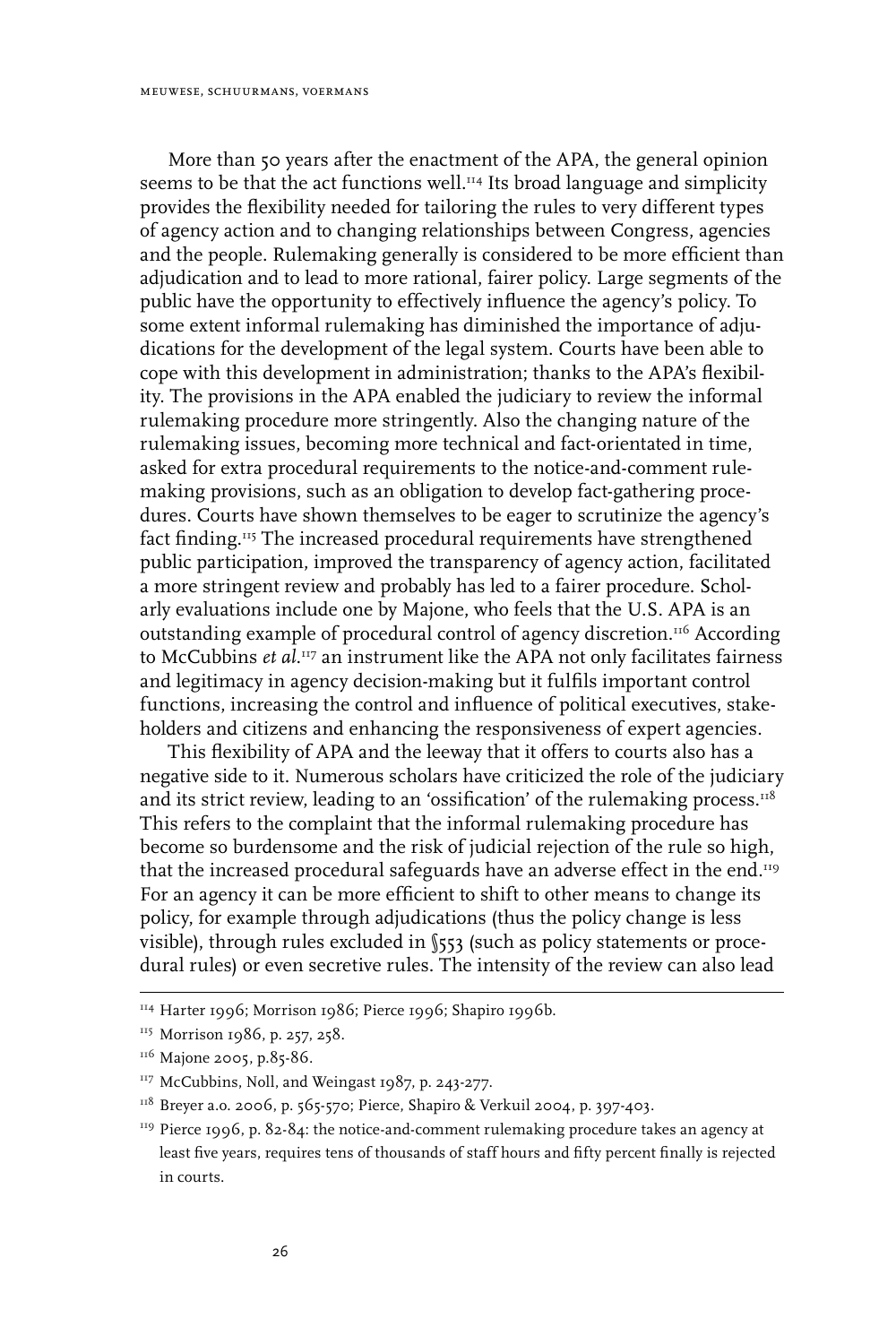to a more conservative policy, because proposing new rules might be too cumbersome. Another line of criticism is based on the idea of the separation of powers. Courts are criticised for overplaying their hand. With their 'hard look' courts are said to have encroached upon the executive power, while they lack political accountability. The inclusiveness of stakeholder participation is a sensitive issue as well. Some groups have more resources to effectively comment on proposals and therefore will have a larger influence than others on the outcome of procedures.

The legitimacy of agency actions, the legal and constitutional basis for their setup and operation and the checks on administrative discretion are themes that deserve constant attention. Public participation rights in rulemaking and judicial review are generally highly valued, though the strictness of the judicial review has been challenged. Whether the APA needs adjustments and if so what kind, will be highly dependent on one's view of the nature of government and conception of democracy.<sup>120</sup>

## **6 Conclusion: A Preliminary Verdict on the Desirability of a European APA**

Outcomes of comparative research most of the time do not prove anything in the scholarly sense of the word, but comparisons are often inspirational since they sometimes show how different solutions were found for identical problems. Although the EU and U.S. systems of administration differ considerably in terms of constitutional settings and systems and styles of administration, they face certain similar challenges. In our view three main challenges ask for rethinking the desirability of a general EU administrative law act: the concept of control of the administration, efficiency and legitimacy.

The first challenge, the conceptual one, is a vital but under-researched one. The discussion on the future of the EU administration – becoming ever more important and powerful – is largely determined by the logic derived from the parliamentary democracy paradigm. But the EU system is not that of a parliamentary democracy and as a consequence the control exercised over the EU administration works differently, leaving gaps in accountability and judicial review.121 Not only is the underpinning system different, the EU administration differs increasingly from concepts of administration as we are familiar with in continental Europe. The EU administration is deeply involved in regulation, more independent and less intensely controlled by political bodies than Member States administrations are. These features imply that the present constitutional framework is not entirely fitting. This

<sup>&</sup>lt;sup>120</sup> Pierce, Shapiro & Verkuil 2004, p. 38-40.

<sup>&</sup>lt;sup>121</sup> Verhey, Broeksteeg & Van Driessche 2008.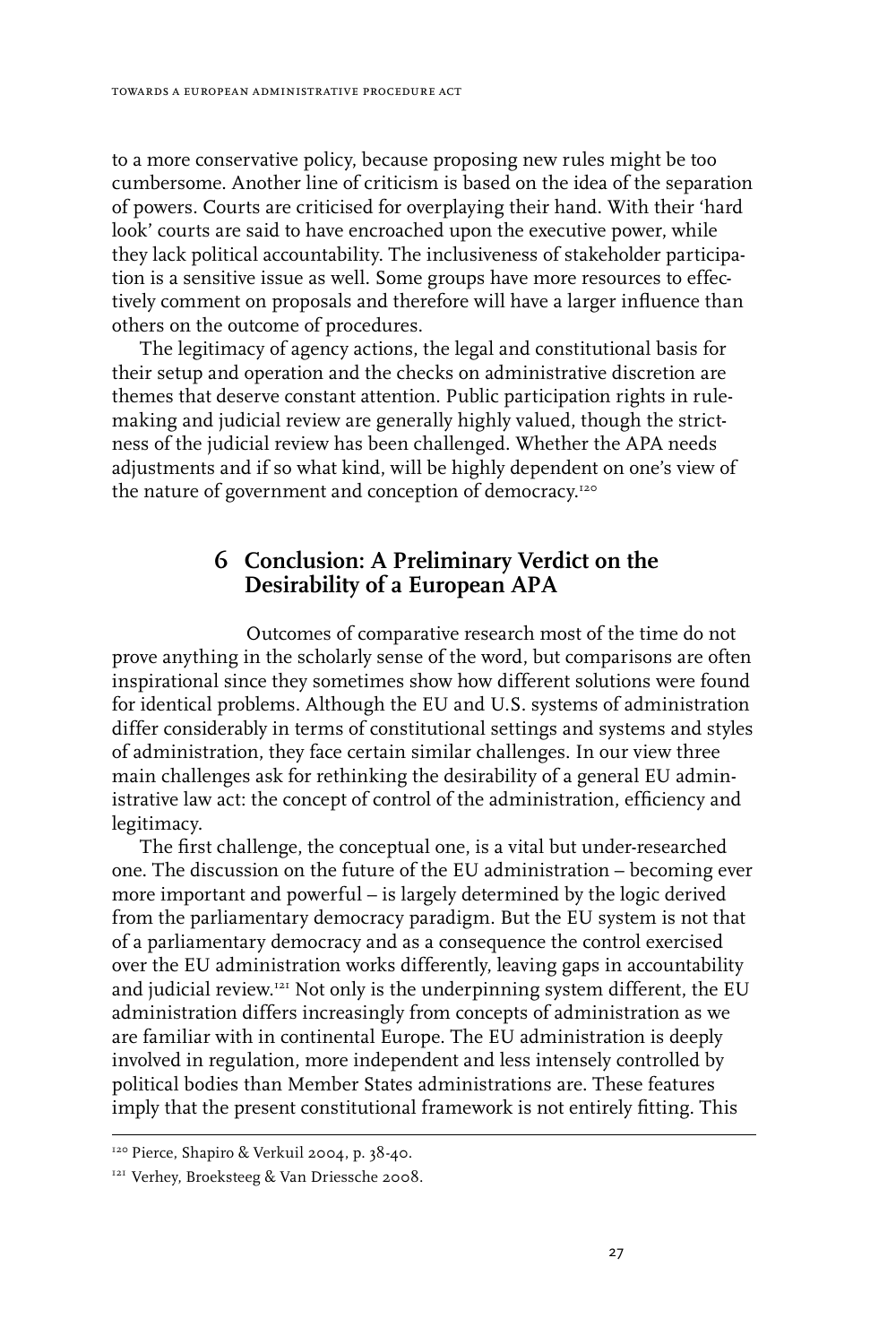realisation in itself is similar to the American awakening in the 1930s that the administration as it was developing no longer fitted the mole of the separation of powers under the U.S. Constitution.<sup>122</sup> There is already a chorus of authors rallying for a paradigm shift or a redefinition of the concept of European administration.<sup>123</sup> We are as of yet not at that particular junction, but to our mind the analysis shows that we need to take a broader view on European administration to fully understand its complexity, operation and current problems. In early 21st century Europe 'traditional legal categories have ceased to reflect adequately to the actual operation of the EU's machinery', in the words of Dehousse.124 'Soft law' solutions, like Better Regulation with instruments such as impact assessment and enhanced consultation, are triggering some changes but are also running into the limits of what is changeable outside of the formal Treaty framework. These new tools and procedures, as well as the refuge decision-makers are widely seeking in agency-based governance settings, can be seen as attempts to address the second and third challenges, those of efficiency and legitimacy. However, the analysis above shows that the half-hearted way in which the changes are implemented creates new problems as well.

No general code of European administration exists today and a lot of authors feel it is not likely to come about in the near future.<sup>125</sup> Treaty constraints and the composite and decentralized character of EU administration and administrative law hinder the development of a code. Some feel detailed codification is undesirable altogether.126 That may hold true for comprehensive codification of European administrative law, but not for all parts of it. Some of the problems of EU administrative action leave no room for complacency. Proposals to adopt a European APA which would give interest groups the right to participate in rulemaking procedures and to bring actions before the ECJ for infringement of essential procedural requirements for manifest errors have been made in the past.<sup>127</sup>

Yatanagas argues that a European APA is perfectly imaginable in the context of existing provisions of the Treaty and of secondary legislation. The Commission must propose a regulation on the basis of Article 308 on the

<sup>&</sup>lt;sup>122</sup> As Dwight phrased in his classic 'The Administrative State': 'This expansion [of governmental activities] upset old balances, raised questions of the appositeness of the old theory. At the federal level the creation of 'independent establishments,' (…) raised a presumption that the 'tripartite theory' was being violated, that it should either be reapplied, or else be modified or abandoned.' Dwight 1948, p. 104.

<sup>&</sup>lt;sup>123</sup> Bignami 2004, Dehousse 2002.

<sup>124</sup> Dehousse 2002, p. 208.

<sup>&</sup>lt;sup>125</sup> Jans, De Lange, Prechal & Widdershoven 2007, p. 369-371 and Kadelbach 2003, p. 204 in which he depicts the 'leave-it-as-it-is' approach as one of the possible avenues.

<sup>&</sup>lt;sup>126</sup> Harlow 1999.

<sup>&</sup>lt;sup>127</sup> Yataganas 2001, p. 50.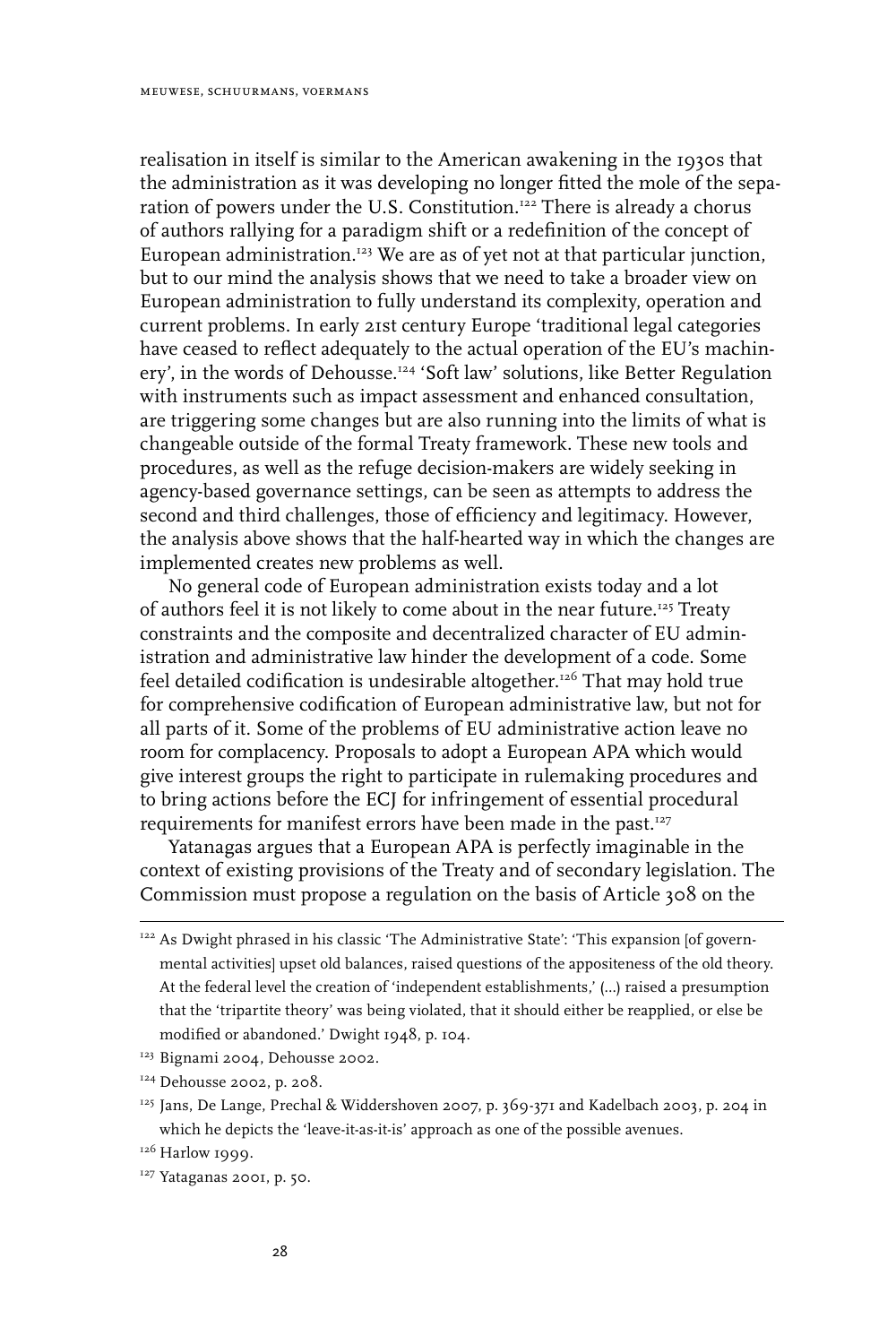administrative procedures to be followed in the regulatory process, that the Council and Parliament will confirm by co-decision.128 A European style APA like the one proposed here would not need to entail a comprehensive codification of EU administrative law, but could stop at a 'light' bill that only touches upon 'regulatory' and 'institutional' issues. For that no Treaty amendment is needed: an APA 'light' could be enshrined in secondary legislation with ease.<sup>129</sup> The case of the Regulation  $1049/2001$  on the public access to EU documents proves important constitutional steps can be made without Treaty change.<sup>130</sup> The possibility to appeal executive EU regulation under the Lisbon Treaty can serve as a stepping stone (and maybe centrepiece) for a APA EU style.

The U.S. Administrative Procedure Act could serve as a source of inspiration for Europe in two different ways: first as a source of 'legal transplantation' of certain concepts and second as the generic (transsystemic) idea of an 'APA'. We are not the first to suggest this. Borrowing and transplanting solutions from foreign system is practical and sometimes wholesome, although there maybe side-effects which can turn legal transplants into legal irritants.<sup>131</sup> Especially the APA notions of a notice and comment procedure, the elaboration of participation rights and a uniform system of judicial review against agency action and executive regulation132 are recommendable to tackle current regulatory and agency-related problems in the EU.

A European APA would be a compromise, just like the U.S. APA was, and as any attempt at a general framework or codification of administrative law would be. Yet this does not wipe out the principal and practical motives to favour an attempt at a European APA. Kadelbach, for one, believes there are various advantages to codification, one of them being that an administrative law act sends a signal to the European executive to adhere strictly to the rule of law and to enhance the awareness that its actions are subject to review. This could serve as a means to reduce widespread citizens' distrust in 'Brussels' and thus have a positive effect on public opinion.<sup>133</sup> More general we feel that, as a matter of principle, a European APA could rebalance the original institutional equilibrium in the EU context and update the legal regime for the EU administration. Legitimacy and efficiency problems, legal bottle-

<sup>128</sup> Yatanagas 2001, *ibidem*.

<sup>&</sup>lt;sup>129</sup> Nieto-Garrido and Delgado have suggested cutting up the question of codification of administrative law into separate parts in order to overcome the problems of comprehensive codification. Nieto-Garrido & Delgado 2007, p. 126 ff.

<sup>&</sup>lt;sup>130</sup> Regulation (EC) No 1049/2001 of the European Parliament and of the Council of 30 May 2001 regarding public access to European Parliament, Council and Commission documents, OJ L 145, p. 43-48.

<sup>&</sup>lt;sup>131</sup> Teubner 1998.

<sup>&</sup>lt;sup>132</sup> See Article 294c, par. 2, of the Lisbon Treaty.

<sup>133</sup> Kadelbach 2003, p. 204-206.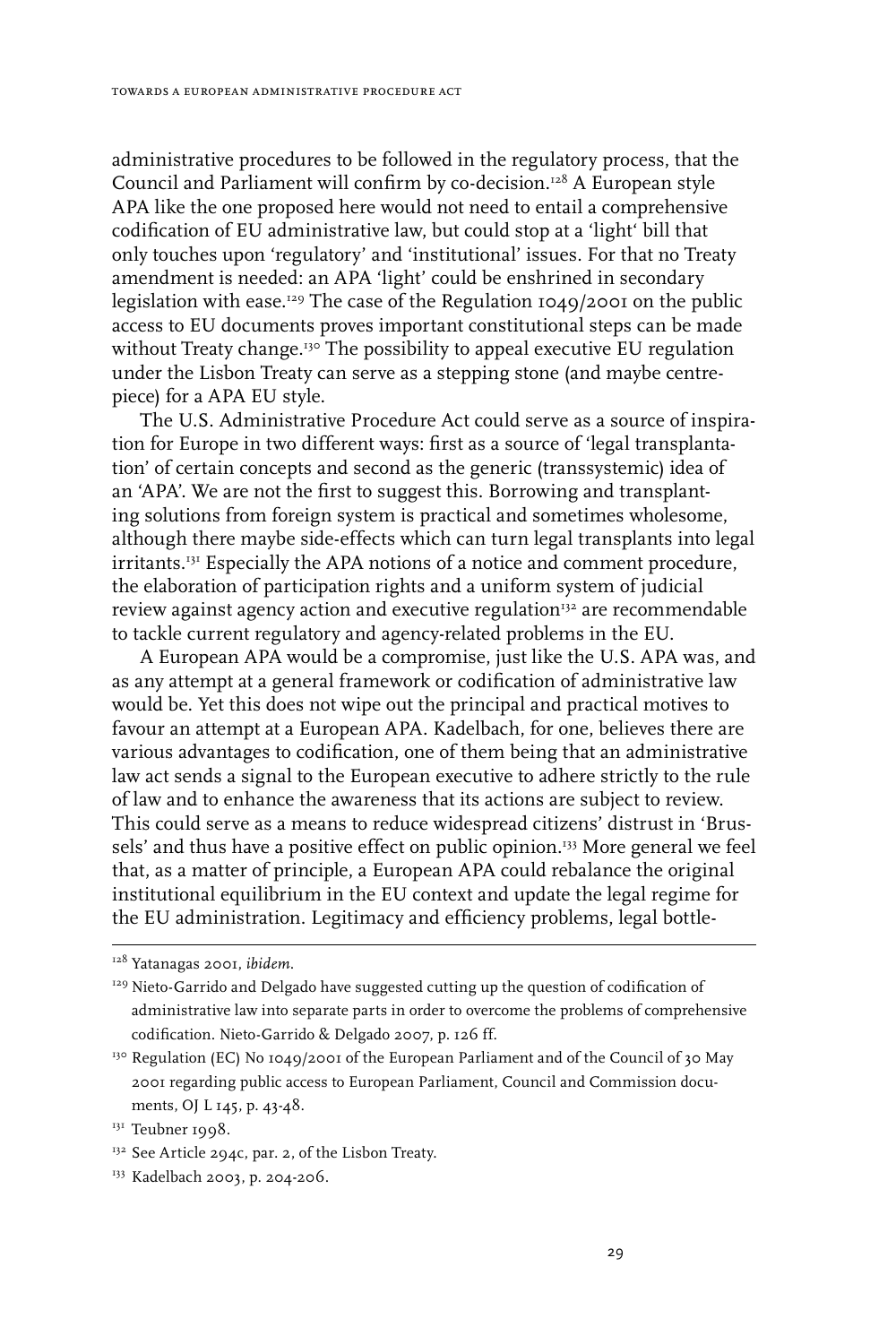necks and constitutional issues could be settled in one stroke. It would also tie in well with the possibility to appeal EU regulatory acts before the European Court of Justice under the Lisbon Treaty. Although somewhat indirectly the Lisbon Treaty introduces a balanced two tiered system of control and review of EU legislation. The first panel of this system is regular political control over 'legislative' acts by Commission, Council and the European Parliament via the ordinary legislative procedure enshrined in the Treaty (Article 294a of the Lisbon Treaty). The second panel of the constitutional framework consists of the possibility to appeal regulatory acts – delegated and implementing acts in the terms of the Lisbon Treaty – by individuals or legal persons. There are however missing links in this system. Participation rights and transparency issues as regards executive regulation remain unresolved. This can make the right of appeal a toothless tiger. For the same reason an obligatory impact assessment of proposed executive regulation is warranted in order to give the appellants means to dispute the evidencebase. In this more practical respect a European APA would benefit European regulatee seeking legal protection against agency action too. At present they are confronted with an 'unsystematic patchwork of highly specific rules, and on the other hand a set of general principles.'134 The administrative procedure, the general principles involved, as well as the legal remedies are for the most part unfathomable for ordinary citizens and businesses at the moment. An APA could be used as a vehicle to operationalise some of these common principles of EU administrative law, for example, principles like legal basis, legality, legitimate expectations, general provisions on proportionality and transparency.<sup>135</sup>

One may of course question whether 'American-inspired' judicial review of rules is the best way forward.<sup>136</sup> In many EU countries the judicial administrative law system is mainly built on the review of individual decisions and participation rights in rulemaking are rare. A radical break with this tradition might be a bridge too far. Furthermore, many observers feel that the U.S. example shows that judicial review of rulemaking carries the risks of activism and ossification. In view of this, compromise solutions such as standing rights for bodies with a 'watchdog-like' or 'whistleblowing function' have been proposed. The latter idea comes from Everson who gives the not so well-suited example of European parliamentary committees, but clarifies that she is referring to 'bodies who retain a degree of impartiality within the regulatory decision-making process and who thus are best placed to

<sup>134</sup> Kadelbach 2003, p. 192.

<sup>&</sup>lt;sup>135</sup> These principles are already part of the community acquis, either expressed in case law, secondary legislation or other documents (like The general code of good administration elaborated by the European Ombudsman, the Commission's Code of Good Administrative Behavior) and do not impinge on the administrative law systems of the Member States.

<sup>&</sup>lt;sup>136</sup> E.g. Harlow 1999.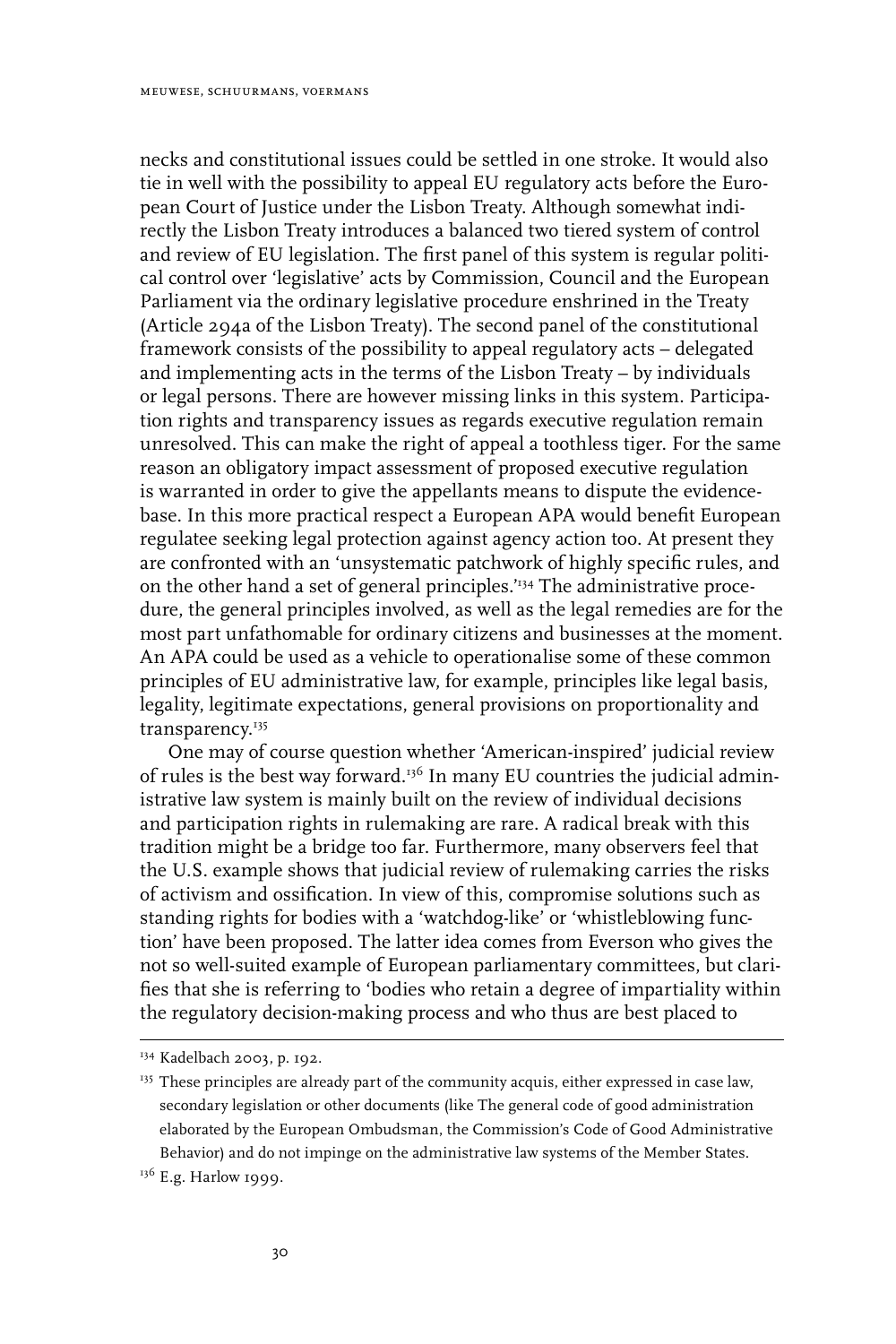trigger the judicial review of deliberation'.137 Yet, as Shapiro argues, a phase of more intensive judicial review might be needed in the EU as an engine of change, in order to bring consistency to the changing system, much in the way that happened in the U.S. $138$  Much will depend upon the way the ECJ will handle its new powers to review. Restrictively only marginally reviewing delegated 'regulatory' acts, or intensely, by reviewing both the regulatory act itself as well as the basic or parent act delegating the power?<sup>139</sup> A European APA offers the ECJ a useful framework for its task and offers legal certainty for European citizens. Ideally it will steer the development of EU administrative law in a direction that fosters a transparent and fair exercise of regulatory governance.

<sup>&</sup>lt;sup>137</sup> Everson 1999, p. 309.

<sup>&</sup>lt;sup>138</sup> Shapiro 2003, p. 235-239.

<sup>&</sup>lt;sup>139</sup> Article 249B of the Treaty of Lisbon only allows for delegation of 'non-essential' elements of a legislative act. The question is whether or not appeals claiming that indeed essential elements have been delegated can and will be successful.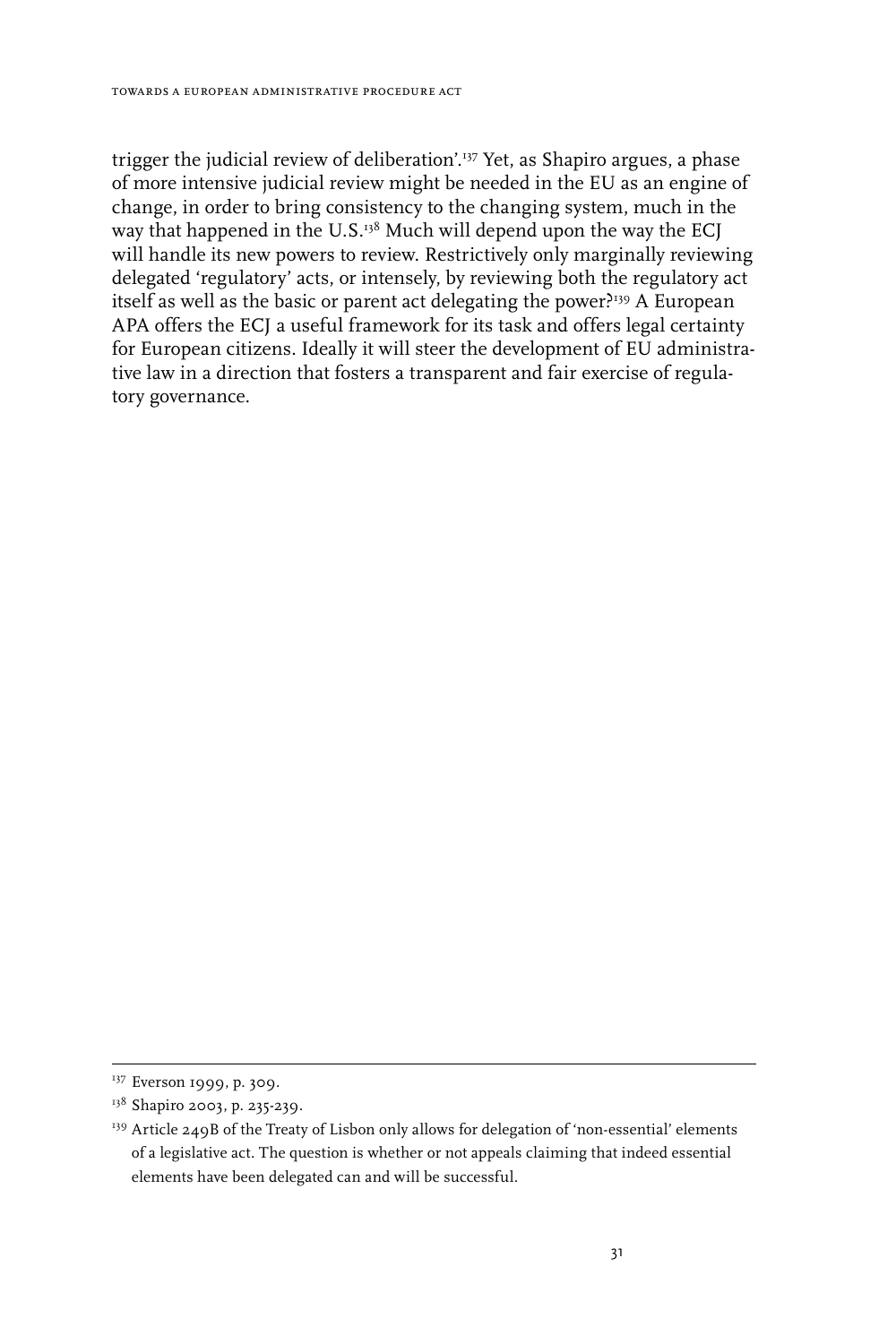#### **References**

- Alemanno, A. (2009), 'The Better Regulation Initiative at the Judicial Gate: A Trojan Horse within the Commission's Walls or the Way Forward?', 15 *European Law Journal* 382
- Andoura, S. & Timmerman, P. (2008) *Governance of the EU: The Reform Debate on European Agencies Reignited, Working Paper 19, European Policy Institutes Network*, October 2008
- Baldwin, R. & M. Cave (1999), *Understanding Regulation. Theory, Strategy and Practice*, Oxford: Oxford University Press
- Barkhuysen, T. & Adriaanse, P.C. & Habib, K. & Kruif, C., de & Ouden, W. den & Voermans, W.J.M. & Boswijk, P. & Luchtman, M.J.J.P. & Prechal, S. & Vervaele, J.A.E. & Vries, S., de & Steunenberg, B. & Widdershoven, R.J.G.M. (2008) 'Implementation of EU enforcement provisions: between European control and national practice', *Review of European Administrative Law,* p. 83-97
- Barents, R. (2008), *Het Verdrag van Lissabon. Achtergronden en commentaar.* (The Lisbon Treaty), Deventer: Kluwer
- Bignami, F. E. (1999), 'The Democratic Deficit in European Community Rulemaking: A Call for Notice and Comment in Comitology', 40 *Harvard International Law Review* 451
- Bignami, F. E. (2004), 'Foreword to Special Issue on The Administrative Law of the European Union', 68 *Law & Contemporary Problems* 1
- Braithwaite, J. (2008), *Regulatory capitalism: how it works, ideas for making it work better*, Cheltenham: Edward Elgar
- Breyer, S.G., a.o. (2006), *Administrative Law and Regulatory Policy: problems, texts and cases* (6th ed.), New York: Aspen Publishers
- Burnham, W. (1999), *Introduction to the Law and the Legal System of the United States* (2nd ed.), St. Paul Minnesota: West Group
- Council Regulation (EC) No 58/2003 of 19 December 2002 laying down the statute for executive agencies to be entrusted with certain tasks in the management of Community programmes, OJ L 11
- Craig, P. (2006), *EU Administrative Law*, Oxford: Oxford University Press

```
Dehousse, R. (1997) 'Regulation by networks in the European Community: the role of European 
agencies', 4 Journal of European Public Policy 246
```
Dehousse, R. (2002), *Misfits: EU Law and the Transformation of European Governance,* Jean Monet Working Paper 2/02, Jean Monnet Programme, New York University School of Law and in: Joerges, C. & Dehousse, R. (eds.) (2003), *Good Governance in Europe's Integrated Market,* Oxford: Oxford University Press, p. 207-229

Dwight, W. (1948), *The Administrative State*, New York: The Ronald Press Company

- European Commission, *European agencies The way forward*, Communication from the European Commission 11 March 2008 COM (2008) 135 final
- European Commission, White Paper European Governance. COM (2001 ) 428 final
- Everson M. (1999), 'The Constitutionalisation of European Administrative Law: Legal Oversight of a Stateless Internal Market', in: P. Craig & E. Vos, *EU Committees: Social Regulation, Law and Politics*, Oxford: Hart Publishing, p. 281-309
- Everson, M. (2009) 'Agencies: the 'dark hour' of the executive', in: Hofmann, Herwig C. H. & Türk, Alexander H. (eds) (2009) *Legal Challenges in EU Adminstrative Law*, Cheltenham: Edward Elgar, p. 116-135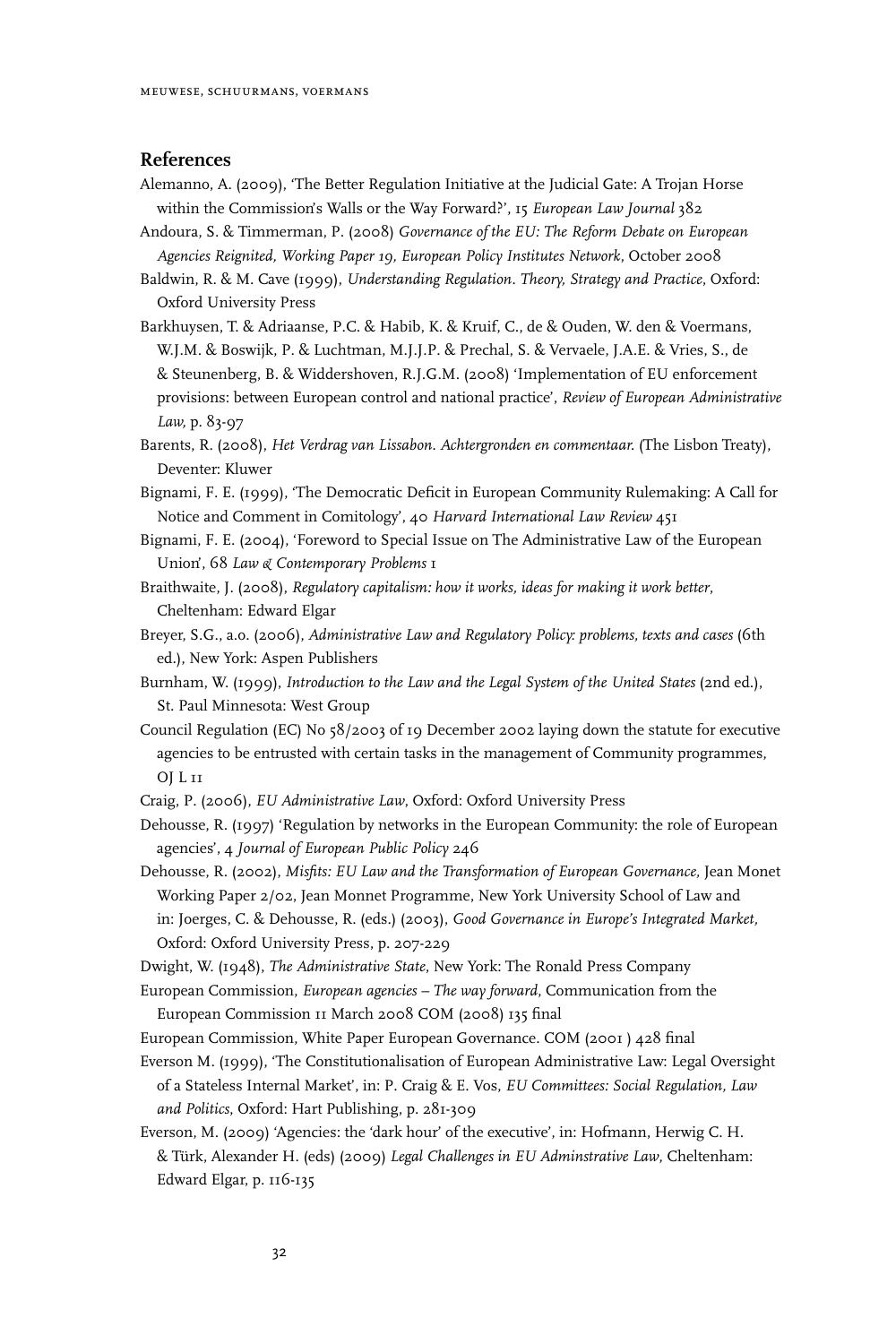- Freedman, J. O. (1974), 'Crisis and Legitimacy in the Administrative Process', 27 *Stan L. Rev.* 1041
- Harter, P.J. (1996), 'The APA at Fifty: A Celebration, Not a Puzzlement', 48 *Admin.L.Rev.* 309
- Harlow, C. (1999), European Administrative Law and the Global Challenge, (Chapter 7) in: P. Craig and G. de Búrca (eds.), *The Evolution of EU Law*, Oxford: Oxford University Press
- Harlow, C. (2003), 'European Governance and Accountability', in: N. Bamforth & P. Leyland, Public Law in a Multi-Layered Constitution, Oxford: Hart Publishing, p. 79-101
- Hofmann, H.C.H. & Türk, A.H. (2006), *EU Administrative Governance*, Cheltenham: Edward Elgar
- Hofmann, H.C.H. (2009), 'Challenges Facing EU Public Law in the Coming Decade An Administrative Law Perspective', conference paper *REALaw* 2009
- Hofmann, H.C.H. & Türk, A. H. (eds) (2009) *Legal Challenges in EU Adminstrative Law*, Cheltenham: Edward Elgar
- Jans, J.H., De Lange, R., Prechal, S. and Widdershoven, R.J.G.M. (2007), *Europeanisation of Public Law*, Groningen: Europa Law Publishing
- Joerges, C. (1999) 'Der Philosoph als wahrer Rechtslehrer', 5 *European Law Journal* 147
- Joerges, C., & Dehousse, R. (eds.) (2002), *Good Governance in Europe's Integrated Market,* Oxford: Oxford University Press
- Draft *Interinstitutional Agreement on the Operating for the Regulatory Agencies* COM 2005 (2005) 59
- Kadelbach, S. (2003), 'European Administrative Law and the Law of a Europeanized Administration', in: Joerges, C., & Dehousse, R. (eds.), *Good Governance in Europe's Integrated Market,* Oxford: Oxford University Press, p. 167-296
- Kingsbury, B. c.s. (2005), 'Foreword: Global Governance as Administration National and Transnational Approaches to Global Administrative Law', 68 *Law and Contemporary Problems* 1
- Koch, C. (2005), 'Locus standi of private applicants under the EU Constitution: preserving gaps in the protection of individuals' rights to an effective remedy', 30 *E.L. Rev*. 512
- Kwast, O. & Simon, F. (2005), 'Minutes of the Symposium on 'Better Regulation' in the European Union', 53 *SEW* 252
- Levi-Faur, D. (2005), 'The Global Diffusion of Regulatory Capitalism ', *The ANNALS of the American Academy of Political and Social Science,* 598 (1), 12-32
- McCubbins, M.D., Noll, R.G., Weingast, B.R. (1987), 'Administrative Procedures as an Instrument of Political Control', 3 *Journal of Law, Economics and Organization* 243
- Majone, G. (1996), *Regulating Europe*, London/New York: Routledge
- Majone, G. (2005), *Dilemmas of European Integration; The Ambiguities & Pitfalls of Integration by Stealth,* Oxford: Oxford University Press
- Meuwese, A.C.M. (2004), 'Brusselse spraakverwarring: 'regelgevende instanties' zonder regelgevende bevoegdheden', *Nederlands Juristenblad*, p. 1127-1128
- Meuwese, A.C.M. (2008), *Impact Assessment in EU Lawmaking*, The Hague: Kluwer Law International
- Meuwese, A.C.M. & L.A.J. Senden (2009), 'European Impact Assessment and the Choice of Alternative Regulatory Instruments', in J. Verschuuren (ed.), *The Impact of Legislation. A Critical Analysis of Ex Ante Evaluation*, Leiden: Martinus Nijhoff/Brill Publishers, pp. 137-174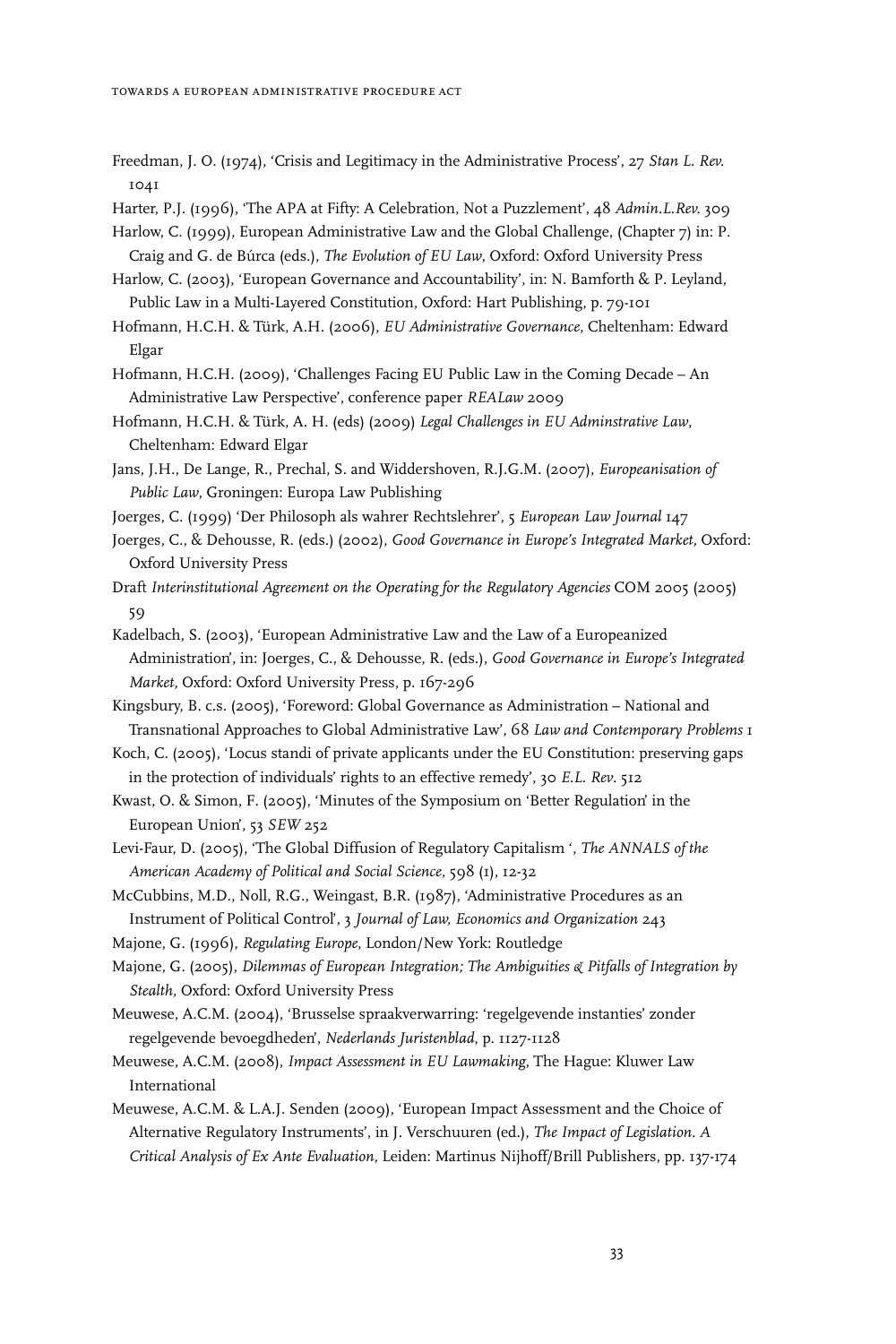Morrison, A. B. (1986), 'The Administrative Procedure Act: A Living and Responsive Law', 72 *Va.L.Rev.* 253

Neuhold, C. (2008) 'Taming the 'Trojan Horse' of Comitology? Accountability issues of Comitology and the Role of the European Parliament', *European Integration online Papers*  (EIoP) Vol. 12 (2008) N° 1; http://eiop.or.at/eiop/texte/2008-001a.htm

- Neuhold, C. (2009), 'Glass half-empty or glass half-full?: accountability issues in comitology and the Role of the European Parliament after the 2006 reform of comitology', in: Hofmann, H. C. H. & Türk, A. H. (eds) (2009) *Legal Challenges in EU Administrative Law*, Cheltenham: Edward Elgar, p. 65-88
- Nieto-Garrido, E. & Delgado, I. M. (2007), *European Administrative Law in the Constitutional Treaty*, Oxford and Portland, Oregon: Hart Publishing
- Ooik, R. van (2005), 'The Growing Importance of Agencies in the EU; Shifting Governance and the Institutional Balance', in: Curtin, D. M., & Wessel, R. A. (eds.), *Good Governance and the European Union*. *Reflections on Concepts, Institutions and Substance*, Antwerp: Intersentia, p. 125-152
- Pierce, R. J. (1996), 'The APA and Regulatory Reform', 10 *Admin.L.J.Am.U.* 81
- Pierce, R. J., Shapiro, S. A. & Verkuil, P. R. (2004), *Administrative Law and Process* (4th ed.), New York: Foundation Press
- Radaelli, C.M. & Meuwese, A.C.M. (2009), 'Better regulation in Europe: between management and regulation', 87 *Public Administration* 639
- Scott, J. & Sturm, S. P. (2007), 'Courts as Catalysts; Rethinking the Judicial Role in New Governance', 13 *Columbia Journal of European Law* 565 and published as Columbia Public Law Research Paper No. 07-146
- Seerden, R.J.G.H. & Stroink, F.A.M. (eds.) (2002) *Administrative Law of the European Union, its Member States and the United States – A Comparative Analysis*, Antwerp/Groningen: Intersentia
- Shapiro, M. (1996a), 'Codification of Administrative Law: The US and the Union', 2 *European Law Journal* 26
- Shapiro, M. (2003), 'Trans-Atlantic: Harlow Revisited', in: P. Craig and R. Rawlings (eds.), *Law and Administration in Europe*; *Essays in Honour of Carol Harlow*, Oxford: Oxford University Press, p. 225-239
- Shapiro, S. A. (1996b), 'A Delegation Theory of the APA', 10 *Admin.L.J.Am.U.* 89

Shapiro, S. A. & Levy, R. E. (1987), 'Heightened Scrutiny of the Fourth Branch: Separation of Powers and the Requirement of Adequate Reasons for Agency Decisions', 1987 *Duke L.J.* 387

- Siedentopf, H. & Speer, B. (2003), 'The European administrative space from a German administrative science perspective', 69 *International Review of Administrative Science* 9
- Szapiro, M. (2009) 'Comitology: the ongoing reform', in: Hofmann, H. C. H. & Türk, A. H. (eds) (2009) *Legal Challenges in EU Administrative Law*, Cheltenham: Edward Elgar, p. 89-155
- Teubner, G. (1998), 'Legal Irritants: Good Faith in British Law or How Unifying Law Ends Up in New Differences', 61 *Modern Law Review* 11
- Verhey, L. e.a. (2002), 'Good governance: towards a European ius commune', in: M. Faure, J. Smits & H. Schneider, *Towards a European Ius Commune in Legal Education and Research*, Antwerpen/Groningen: Intersentia, p. 73-96
- Verhey, L., Broeksteeg, H. & Van den Driessche, I.(eds.) (2008), *Political Accountability in Europe: Which Way Forward?*, Groningen: Europa Law Publishing